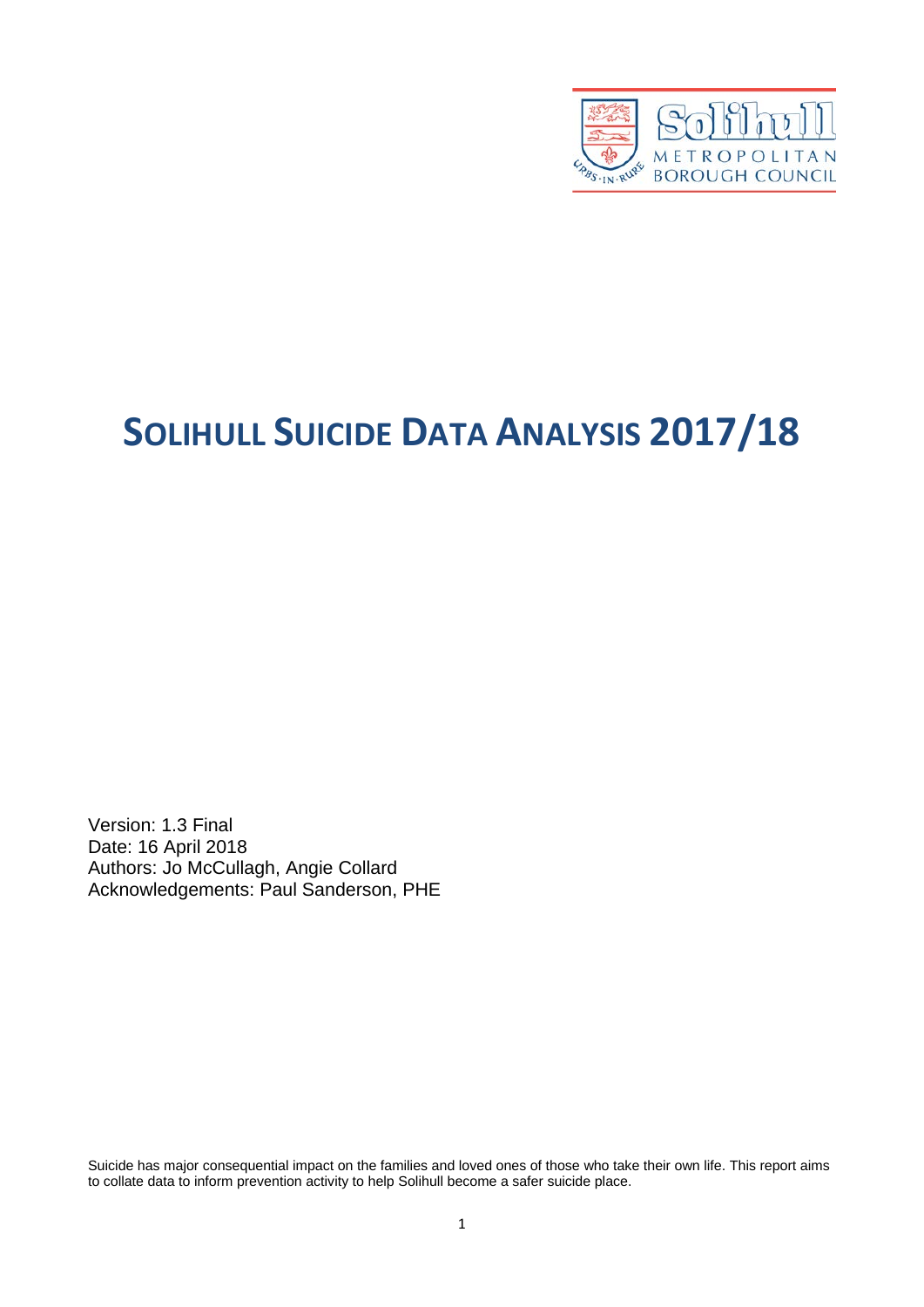# **INTRODUCTION**

Suicide is defined as a deliberate act that intentionally ends one's life. Globally in 2012, it was estimated that there were 803,900 completed suicides, equating to an age-standardised mortality rate (ASMR) of [1](#page-1-0)1.4 per 100,000 population<sup>1</sup>. This represents more deaths worldwide, than those through violence (504,587) and war (119,463) combined<sup>[2](#page-1-1)</sup>.

On a national level, 5,965 deaths from suicide were registered in the UK in 2016, representing an ASMR of 10.4 deaths per 100,000 people<sup>[3](#page-1-2)</sup>. This signifies a 3.6% decrease in the suicide rate from the 6,188 registered deaths in 2015; the largest decline in 20 years. England experienced a significant fall in registered suicides, compared to modest decreases in Wales and Northern Ireland and a small rise in Scotland. For every person who dies at least 10 people are affected<sup>[4](#page-1-3)</sup>, with estimates ranging from 6 to 60 affected people<sup>[5](#page-1-4)</sup>.

Suicide is considered a major issue for society and a leading cause of years of life lost (YLL). Indeed, in Solihull between 2014-16 suicide and undetermined injury accounted for in excess of 1,000 years of life lost, with only Coronary Heart Disease (CHD) and lung cancer individually accounting for more years of life lost.

Suicide also has a huge consequential cost both socially, through the emotional pain, grief and life-long impact on the families and loved ones of those who take their own life and financially. The Centre for Mental Health has estimated the economic impact of each complete suicide in working age to be around £1.[6](#page-1-5)7m<sup>6</sup>. This cost comprises the lost years of productivity and earnings of the deceased, the productivity losses of those directly impacted by the death, the direct costs to acute secondary care and emergency services such as the Police and the legal costs of the coronial investigation. Furthermore, there are also additional costs attributed to suicides that are attempted but not completed regarding medical care, social support and benefits provision.

In response, in 2012 the Government developed the 'Preventing Suicide in England' strategy<sup>[7](#page-1-6)</sup>, which recognised suicide as the end point of a complex history of risk factors and distressing events that requires communities, individuals and society as a whole to help prevent suicides. NHS England has set an ambition to reduce suicides by 10% by 2020 and tasked all areas to have a multi-agency suicide prevention plan in place by 2017. Further to this, Public Health Solihull MBC has developed the Solihull Suicide Prevention Strategy 2017-2021and accompanying Solihull Suicide Prevention Action Plan to coordinate collective multi-disciplinary action to make Solihull a suicide safer place.

This baseline report has been compiled to review the available national and local data to gain an understanding on Solihull's position around suicide, identify groups at particularly high risk and inform future suicide prevention strategic work streams and commissioning activities.

 $\overline{a}$ 

<sup>&</sup>lt;sup>1</sup> World Health Organization (2014) *Preventing suicide: A Global Imperative.* Geneva: WHO.<br><sup>2</sup> World Health Organization (2014) Clobal Health Estimates, Ceneva: WHO.

<span id="page-1-1"></span><span id="page-1-0"></span><sup>&</sup>lt;sup>2</sup> World Health Organization (2014) *Global Health Estimates.* Geneva: WHO.<br><sup>3</sup> Emyr J (2017) *Suicides in the UK: 2016 Registrations.* Office for National Statistics.

<span id="page-1-3"></span><span id="page-1-2"></span>World Health Organization, Department of Mental Health and Substance Misuse (2008) *Preventing suicide: How to start a survivors' group.* Geneva: WHO.<br><sup>5</sup> Pers:

<span id="page-1-4"></span>Berman A (2011) Estimating the population of survivors of suicide: seeking an evidence base. *Suicide Life Threat Behav* **41**(1):110- 116.<br><sup>6</sup> Moi

<span id="page-1-5"></span><sup>&</sup>lt;sup>o</sup> Moulin L (2005) *Zero suicides* Centre for Mental Health<br><sup>7</sup> Department of Health (2012) *Preventing Suicide in England*.

<span id="page-1-6"></span>

[https://www.gov.uk/government/uploads/system/uploads/attachment\\_data/file/430720/Preventing-Suicide-.pdf](https://www.gov.uk/government/uploads/system/uploads/attachment_data/file/430720/Preventing-Suicide-.pdf)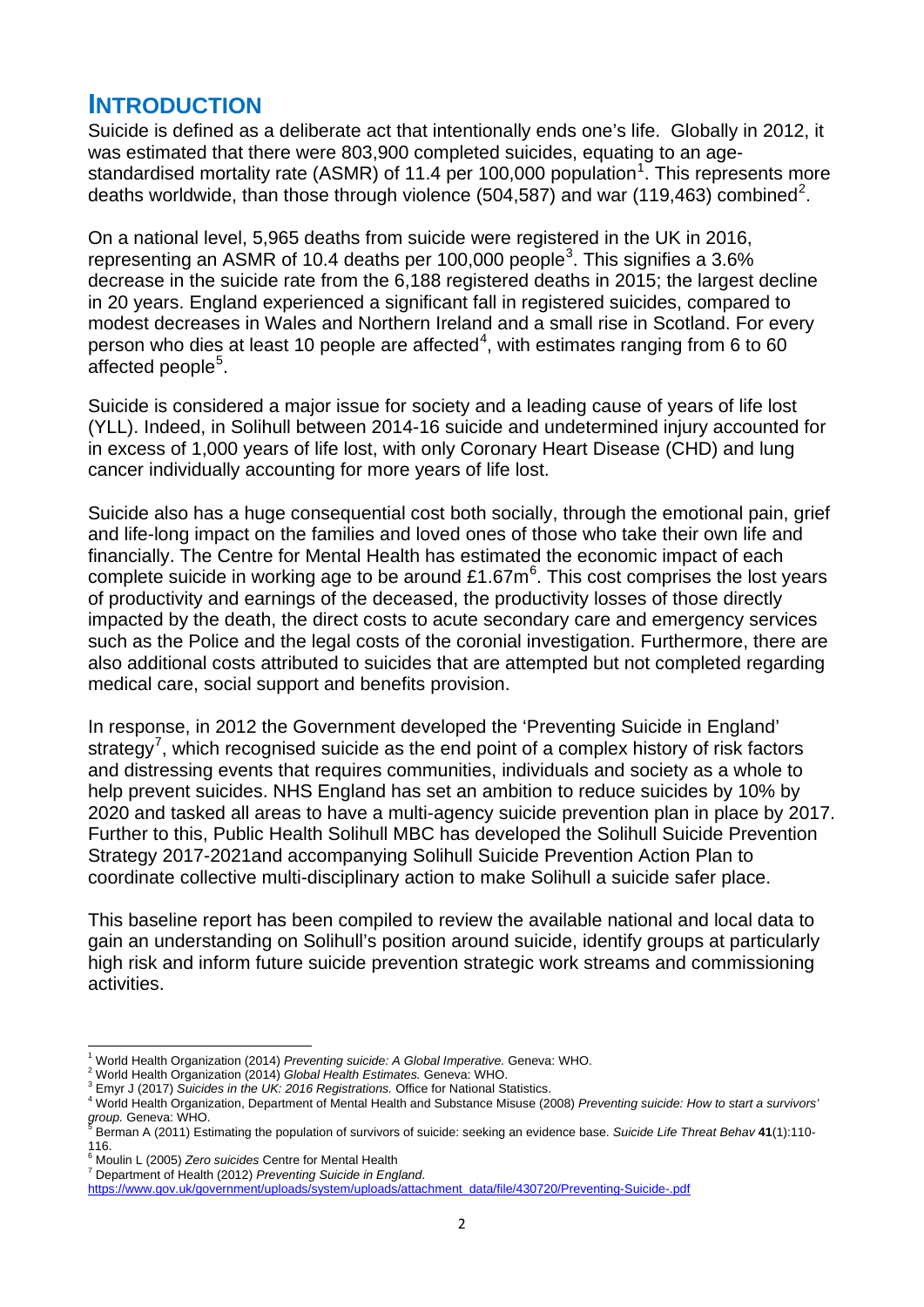## **SUMMARY**

There are a number of population groups that are at higher risk of suicide ideation or behaviour. Locally, data illustrates that:

- Solihull has an ageing population, with an increased risk of social isolation and poor mental health.
- The prevalence of diagnosed severe mental illness is lower in Solihull than England. Locally, people living with a mental health condition are more likely to be in contact with mental health services and one in four have a crisis plan. However, fewer people living with a mental health condition receive social services care than nationally, perhaps indicating a higher eligibility threshold.
- The rate of looked after children is higher in Solihull than nationally.
- Solihull has a lower rate of hospital admissions for self-harm than England.
- The local rate of homeless people not in priority need is three times higher than nationally, reflecting the inclusion of people who live in insecure tenancies or sofa surfing within the criteria.
- White ethnicity is associated with a higher risk of suicide. A greater proportion of the Solihull population describe their ethnicity as white than England as a whole.
- There is a higher number of domestic violence incidents in Solihull than nationally, perhaps illustrating a greater willingness of victims to report such events to the police.
- Fewer young people aged 10-17 years enter the youth justice system locally in Solihull than England overall. There are currently 647 adult offenders from Solihull registered with the National Probation Service.
- Alcohol related hospital admissions in Solihull are increasing, particularly for females, and are now similar to England. A greater number of individuals are receiving specialist alcohol treatment locally than nationally. This could reflect a higher local level of problem drinkers or greater service access.
- Locally, there is a lower prevalence of opiate and cocaine use, and in turn, use of specialist drug services. Those attending services are more likely to successfully complete treatment than nationally.
- Solihull has a higher proportion of residents living with a long-term chronic condition or disability than England overall, in line with the older and ageing population.
- In 2016, there were 13 suicides in Solihull. Suicide cases are more likely to be unemployed or retired, white heterosexual males aged over 25, living alone and not in a relationship. They are likely to have a diagnosed mental health illness and a 60% chance of being in contact with primary and/or secondary healthcare services.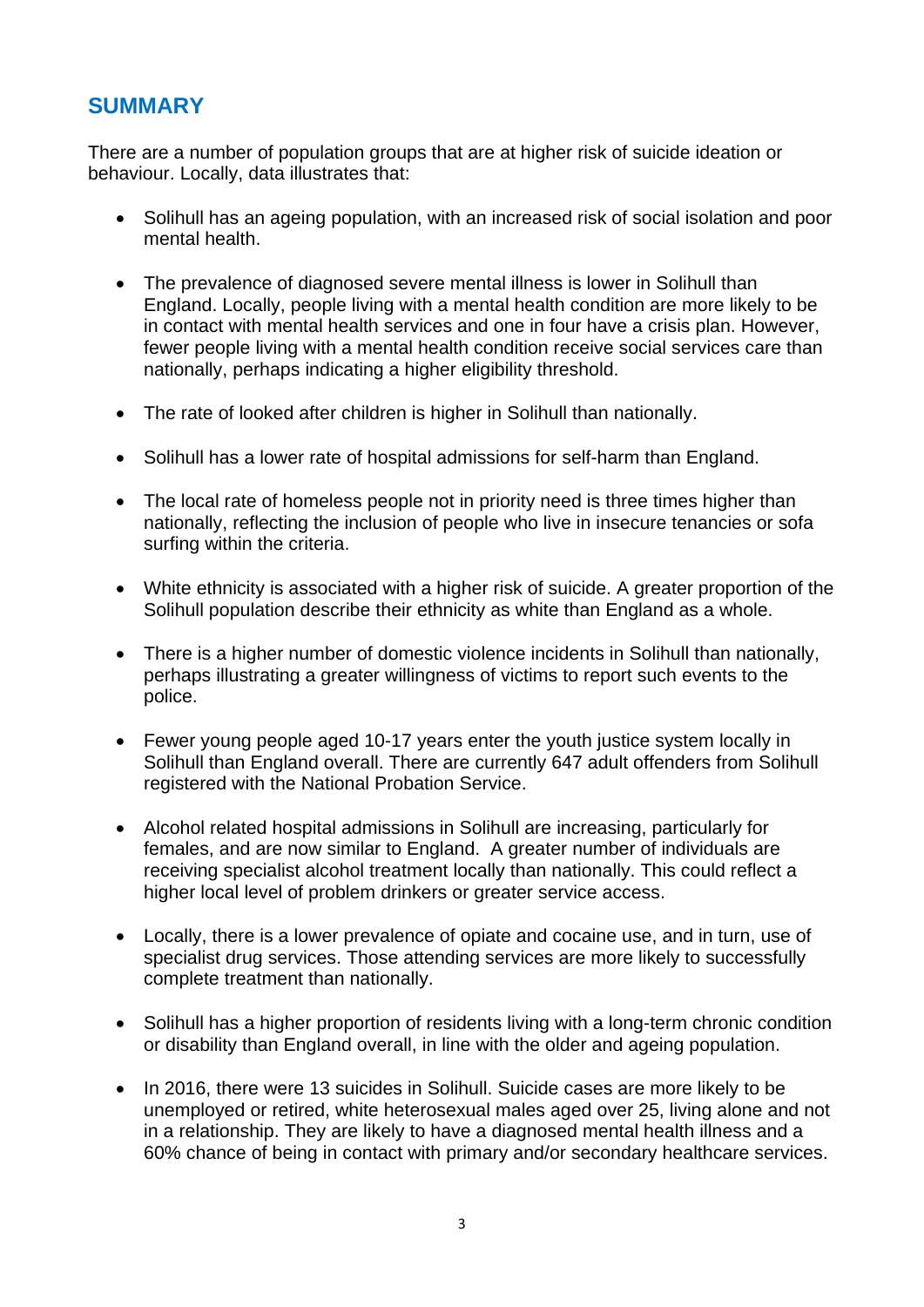# **GROUPS AT HIGHER RISK OF SUICIDE**

There are a number of communities or population groups that are at higher risk of suicide behaviour or ideation<sup>[8](#page-3-0)</sup>:

#### **Men**

Men are over three times more likely than women to die by suicide and it is now the biggest killer of men under the age of 50. Nationally, men aged 55 to 74 are the group with the highest rate of suicide. Factors associated with suicide in men include depression, especially if untreated or undiagnosed, alcohol or drug misuse, family and relationship problems, low self-esteem and social isolation<sup>[9](#page-3-1)</sup>. As figure 1 illustrates, in terms of social isolation, the proportion of single person households is lower in Solihull compared to England and four out of five CIPFA neighbours. This may be a consequence of the higher housing costs in the area.





Data source: ONS, Census 2011 via Fingertips (PHE)

However, Solihull has a statistically significantly higher percentage of people aged 65 and over who live alone when compared to England (Figure 2). All Solihull's CIPFA neighbours except Bedford also have statistically significantly higher levels of single occupancy in this age group. As Solihull has an older population that is increasing, this issue is likely to get worse<sup>10</sup>.

<sup>&</sup>lt;sup>8</sup> HM Government (2015) *Preventing Suicide in England: Two years on.*<br><sup>9</sup> Bublic Hoalth England, Local quicide provention planning, A proctical.  $\overline{a}$ 

<span id="page-3-1"></span><span id="page-3-0"></span><sup>&</sup>lt;sup>9</sup> Public Health England. *Local suicide prevention planning. A practical resource.* London: PHE; October 2016.<br><sup>10</sup> POPPI, http://www.poppi.org.uk/

<span id="page-3-2"></span>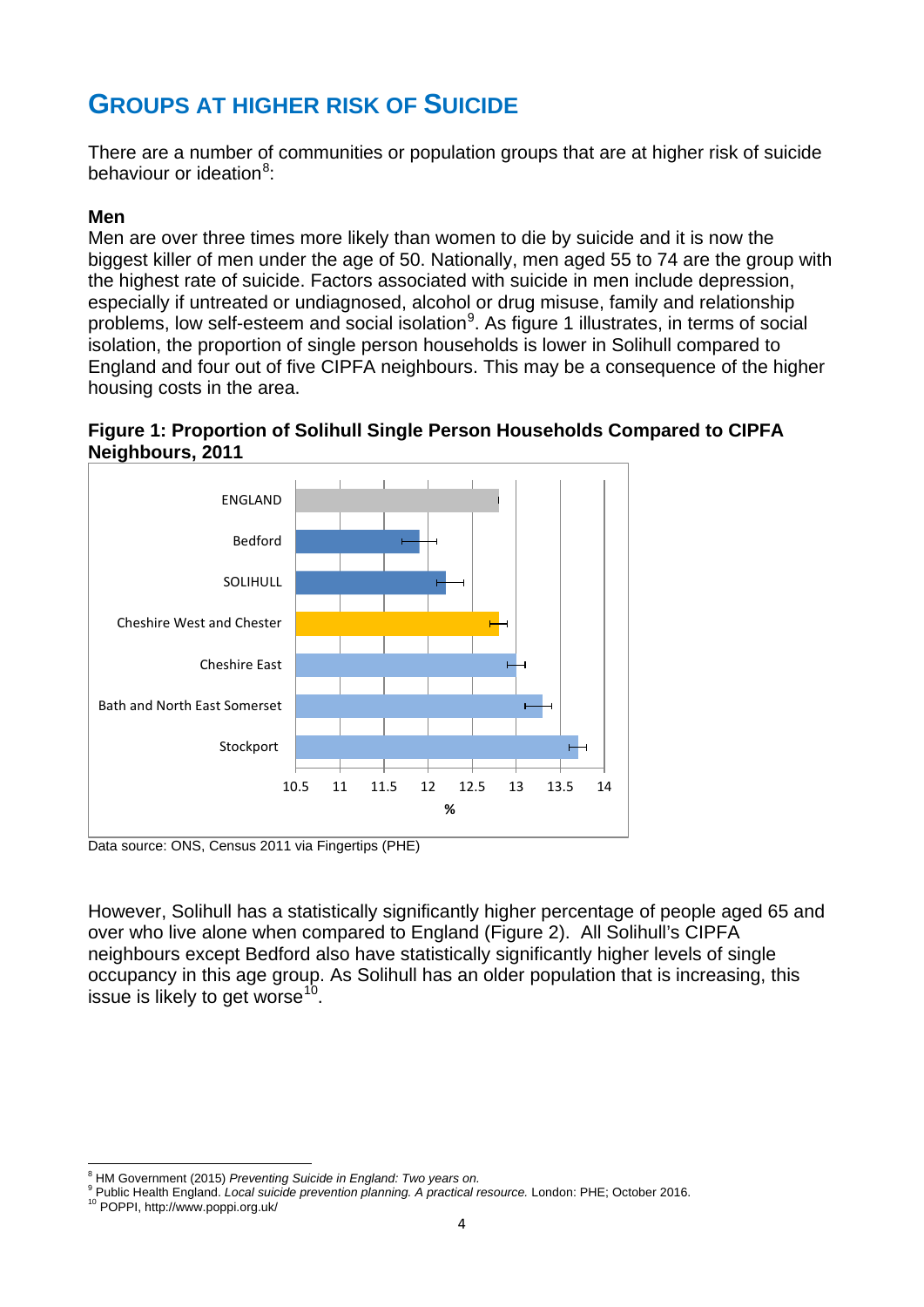

#### **Figure 2: Percentage of All Households Occupied by A Single Person Aged 65+ 2011**

Date source: ONS Census 2011 via Fingertips (PHE)

#### **People with a Mental Health Diagnosis**

The Government 's 'Preventing Suicide in England' strategy<sup>7</sup> highlights that psychological characteristics such as low self-esteem or feeling worthless are linked to depression and suicide risk. As Figure 3 illustrates, only a small proportion of the Solihull population reported not feeling happy the day before they were surveyed (illustrated by a low happiness score of 0-4). This proportion was also lower compared to that for England and four out of five CIPFA neighbours. The number of people who were unhappy at the time of the survey (low happiness score 0-4) has also reduced over time (Figure 4). The other aspects of the same survey (low satisfaction, low worthwhile and high anxiety) had similar proportions to England.



#### **Figure 3: Self Reported Wellbeing: Percentage of People with a Low Happiness Score (0-4) Compared to CIPFA Neighbours, 2015/16**

Data source: Annual Population Survey, ONS via Fingertips (PHE)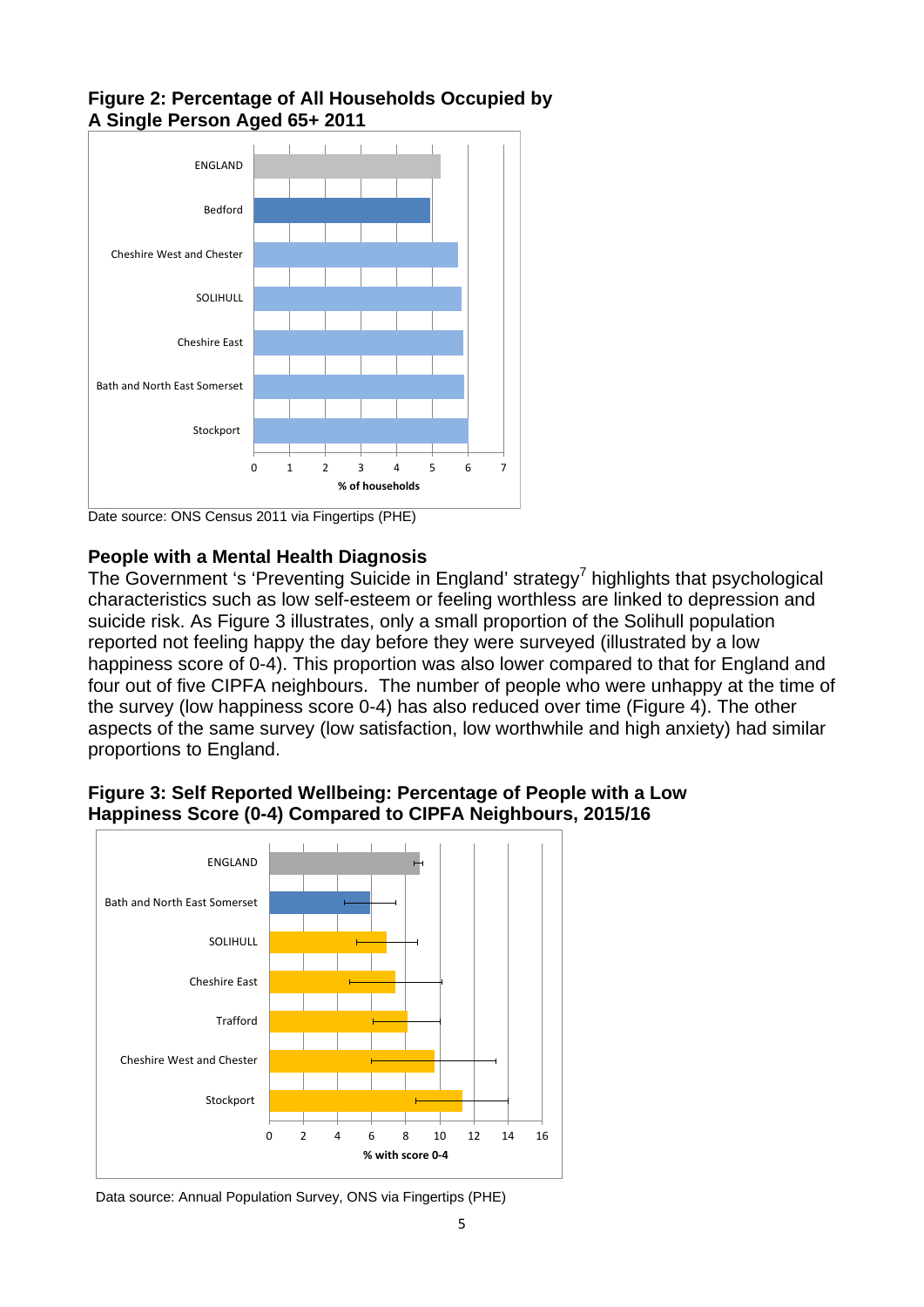

**Figure 4: Self Reported Wellbeing: Percentage of People With a Low Happiness Score (0-4), 2010-15** 

Data source: Annual Population Survey, ONS via Fingertips (PHE)

The majority (90%) of people who die by suicide have evidence of a mental illness prior to death. A quarter (25%) have been in contact with secondary statutory mental health services in the preceding 12 months,<sup>[11](#page-5-0)</sup> nearly half (45%) are managed in the community<sup>[12](#page-5-1)</sup> and have seen their GP in the month before death  $13$ .

People with severe mental illness are at high risk of suicide. Those that are particularly vulnerable are in-patients, people recently discharged from hospital and those who disengage from or refuse treatment<sup>9</sup>. Table 1 demonstrates the estimated proportion and number of people resident in Solihull, living with a diagnosed mental health condition. These highlight that the majority of local rates are below the England average, with the exception of new psychosis cases.

| <b>Condition</b>           | <b>Solihull</b>     | <b>England</b>   | <b>Data Period</b> | <b>Data Source</b>         |
|----------------------------|---------------------|------------------|--------------------|----------------------------|
| Estimated prevalence of    | 14.6%               | 15.6%            | 2014-15            | Fingertips PHE:            |
| common mental health       | $(n=21,645)$        |                  |                    | Common                     |
| problem (16-74 years)      |                     |                  |                    | mental health              |
| Long term mental health    | $5.4\%$ (n=171)     | 5.7%             | 2016-17            | disorders                  |
| problem (18+ years)        |                     |                  |                    | profile                    |
| Depression and anxiety     | 12% (n=402)         | 14.2%            | 2016-17            | Severe<br>$\bullet$        |
| prevalence                 |                     |                  |                    | Mental                     |
| New psychosis              | 22.1 per 100,000    | 27.4 per 100,000 | 2011               | Illness profile            |
|                            | population (n=31)   | population       |                    | Mental health<br>$\bullet$ |
| <b>Estimated psychosis</b> | $0.42\%$ (n=700)    | 0.40%            | 2012               | and well-                  |
| $(16 + \mathrm{years})$    |                     |                  |                    | being JSNA                 |
| <b>ESA claimants for</b>   | 22.5 per 1000       | 27.5 per 1000    | 2016               |                            |
| mental health and          | population (n=2840) | population       |                    |                            |
| behavioural disorders      |                     |                  |                    |                            |
| (working age)              |                     |                  |                    |                            |

#### **Table 1: People with a Mental Health Diagnosis**

<span id="page-5-0"></span><sup>11</sup> Appleby L, Cooper J, Amos T, Faragher B. Psychological autopsy study of suicides by people aged under 35. *The British Journal of*  Psychiatry 1999;175(2):168-174.<br>Psychiatry 1999;175(2):168-174.<br><sup>12</sup> Sanderson P. *Aiming for Zero: An Epidemiological Study of Suicide Prevention Needs in the West Midlands Combined Authority.*  $\overline{a}$ 

<span id="page-5-2"></span><span id="page-5-1"></span>December 2017.<br><sup>13</sup> Luoma J, Martin C, Pearson J. Contact with mental health and primary care providers before suicide: a review of the evidence. *American Journal of Psychiatry* 2002;159(6):909-916.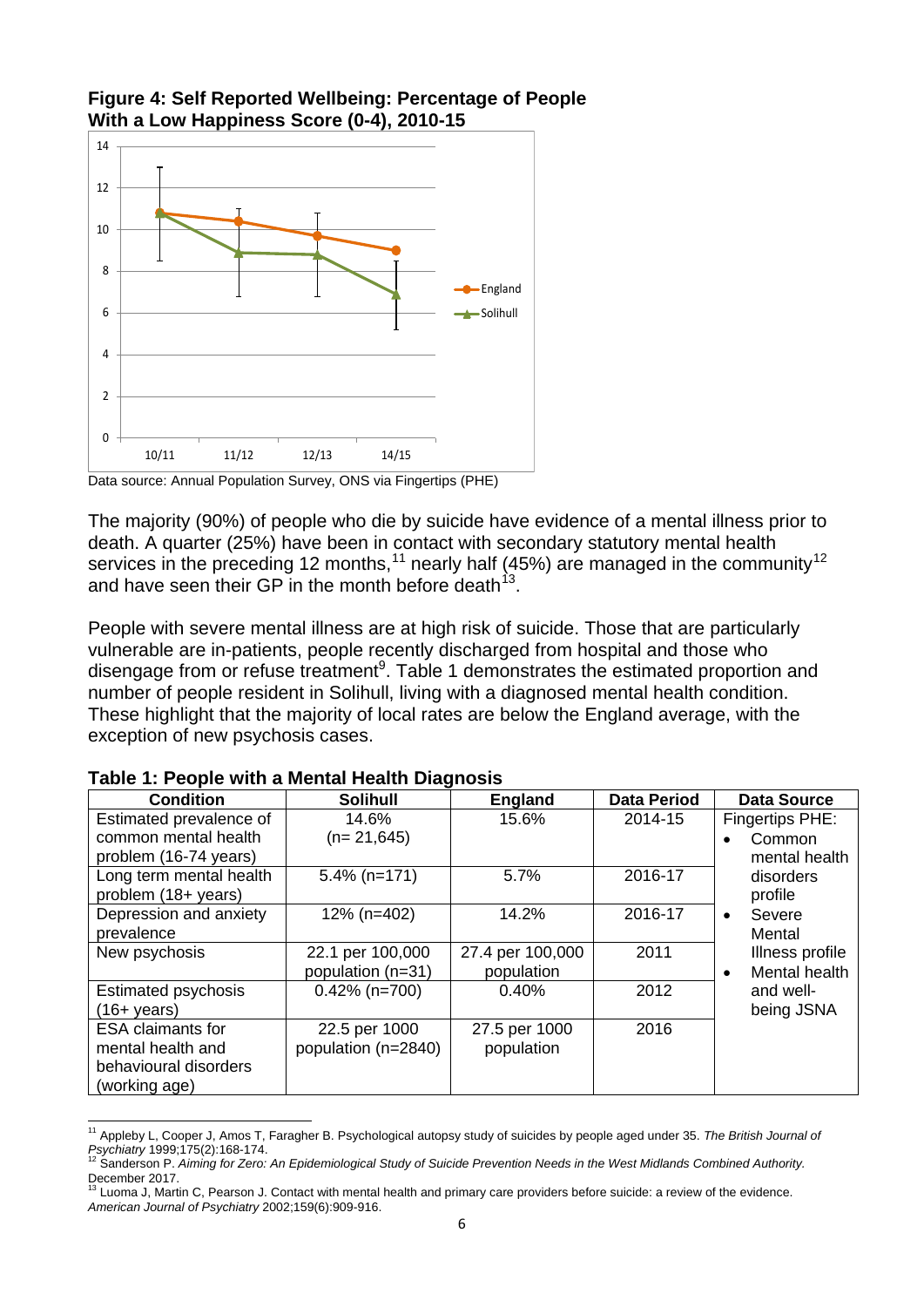Figures 5 and 6 also illustrate that Solihull, along with four out of it's five nearest Clinical Commissioning Group (CCG) neighbours, have a lower prevalence of patients with severe mental illness registered on GP practice lists when compared to England overall. The consistency across CIPFA neighbours is indicative that this low prevalence is likely to be genuine and not a lower detection rate.





#### **Figure 6: Prevalence of People with Severe Mental Illness On GP, 2012-2016**



Data source: QOF, HSCIC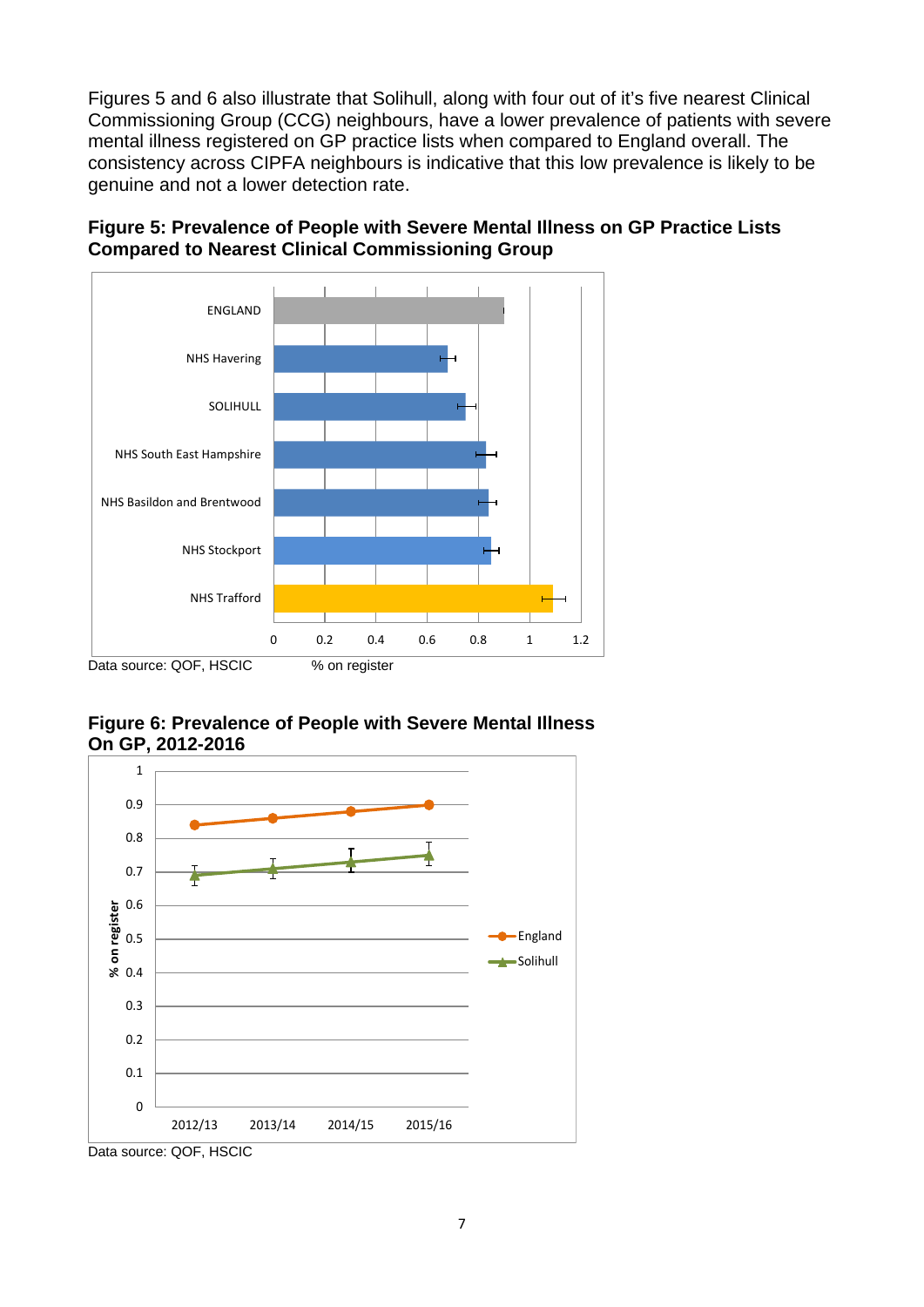However, Solihull along with two out of the five nearest CCG's have a higher rate of people in contact with specialist Mental Health Services per 100,000 population when compared to England overall (Figures 7 and 8). This could illustrate a genuine higher service access rate by people living with mental health illnesses in the area.





Data source: HSCIC

**Figure 8: People in Contact with Mental Health Services Per 100,000 Population, 2013-2016**



One in four (26%) of the mental health service users in Solihull have a crisis plan. This is significantly greater than the percentage in England overall (Figure 9) and four of our five nearest CCG's (Figure 10).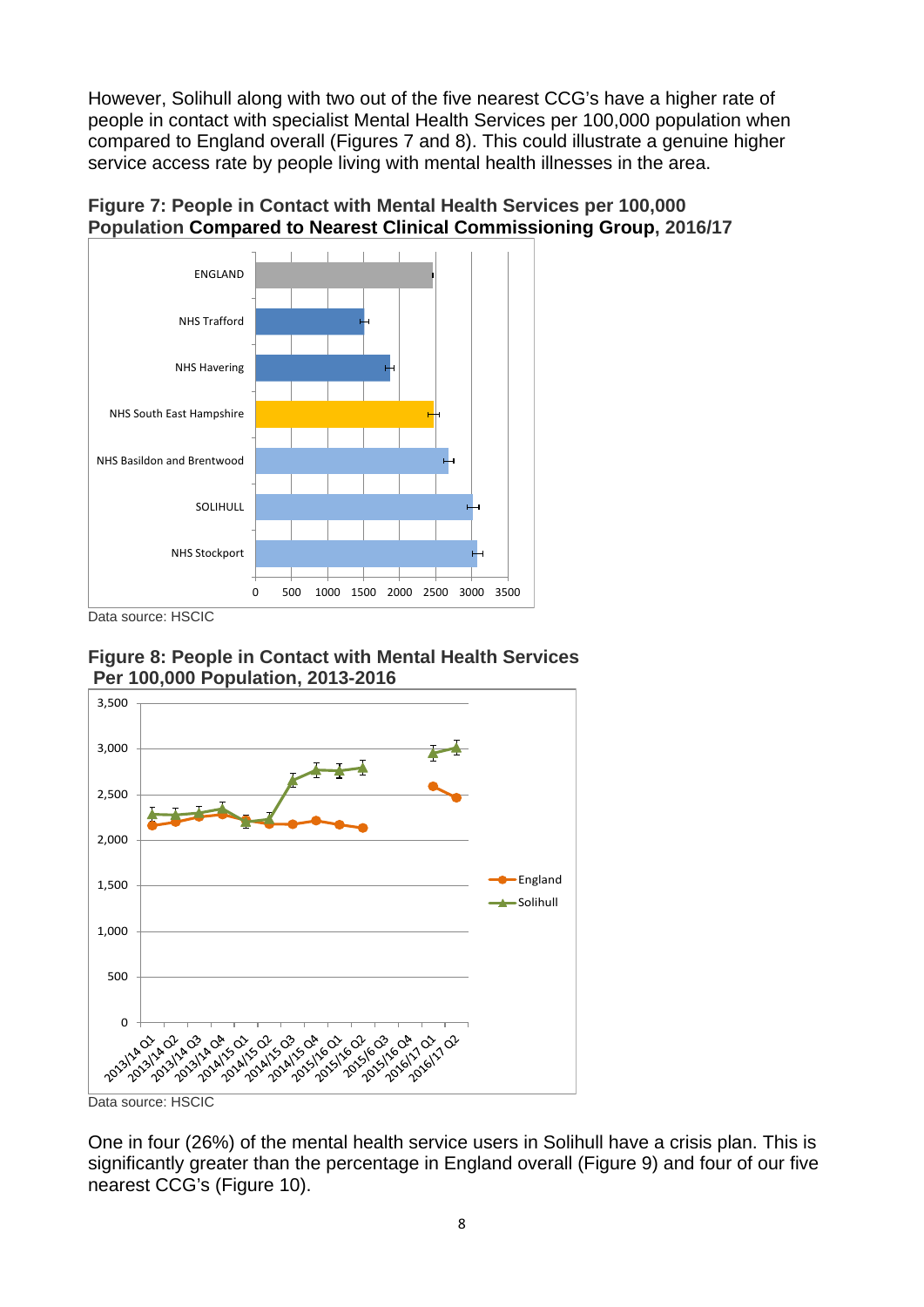

**Figure 9: Percentage of Mental Health Service Users with Crisis Plans, 2014-2016** 

**Figure 10: Percentage of Mental Health Service Users with Crisis Plans Compared to Nearest Clinical Commissioning Group, 2015/16** 



Solihull also has a significantly lower rate of attendance to Accident and Emergency Departments for psychiatric disorders compared to England and the lowest rate compared to the five nearest CCG's (Figure 11). This may indicate a genuine lower rate aligned with the provision of the Street Triage Team and higher rate of contact with specialist Mental Health services (Figure 7), or alternatively a lower detection rate in Accident and Emergency Departments.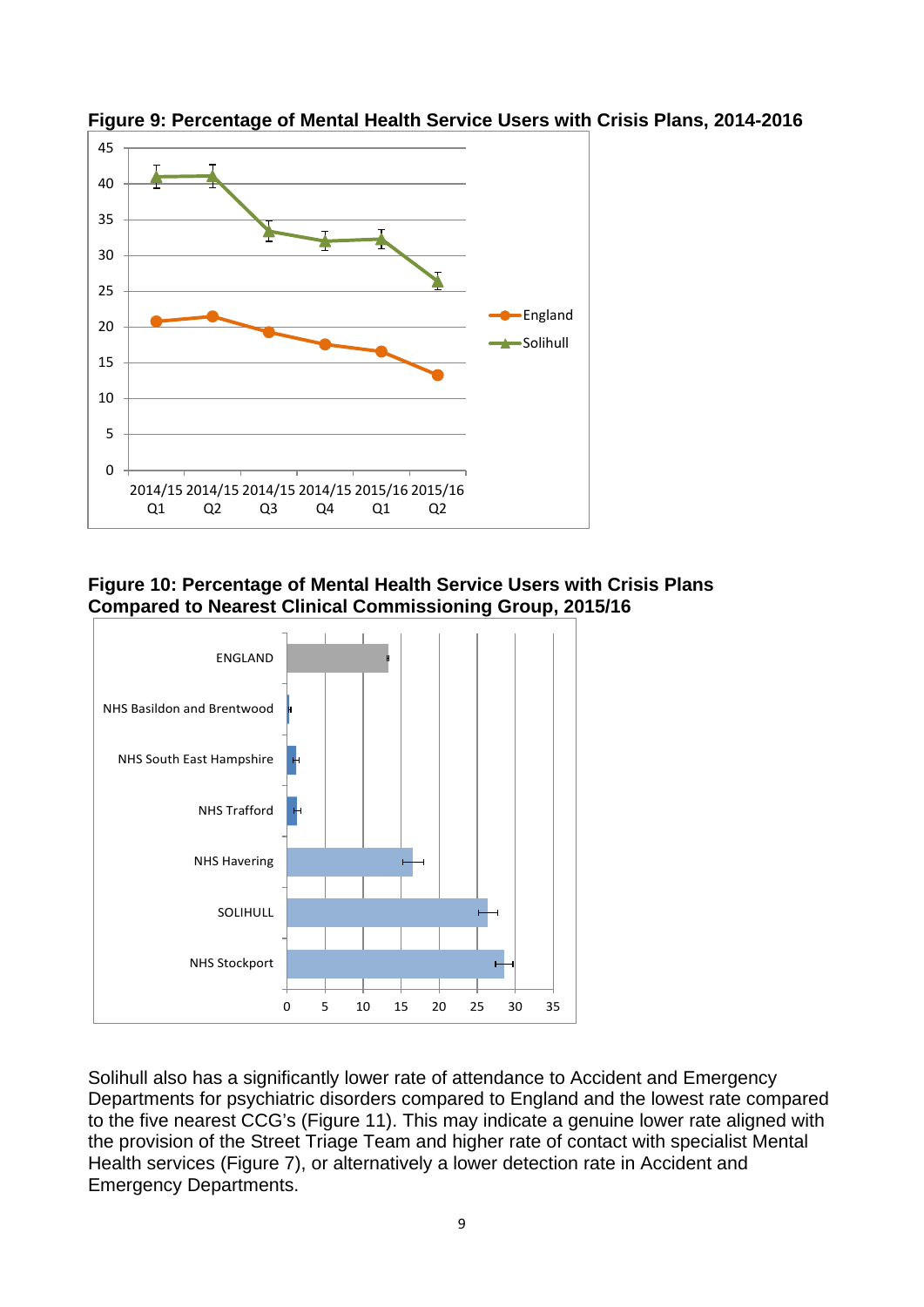#### **Figure 11: Attendances at Accident and Emergency for Psychiatris Disorder per 100,000 Population Compared to Nearest Clinical Commissioning Group, 2012/13**



Conversely, Solihull has a statistically significant lower rate of mental health clients that are receiving social care compared to England (Figure 12) and three of its five CIPFA neighbours (Figure 13). As the denominator for this indicator is the number of mental health social care clients aged 18-64 years and not the total population aged 18-64 years, this may indicate a higher eligibility threshold for social care in the borough. Solihull and Birmingham use the same mental health service provider and Birmingham's rate is similar to that for Solihull (252 per 100,000 population, compared to 293 per 100,000 population, respectively).



#### **Figure 12: Solihull Social Care Mental Health Clients Receiving Services per 100,000 Population, 2012-2014**

Data source: RAP via Fingertips (PHE)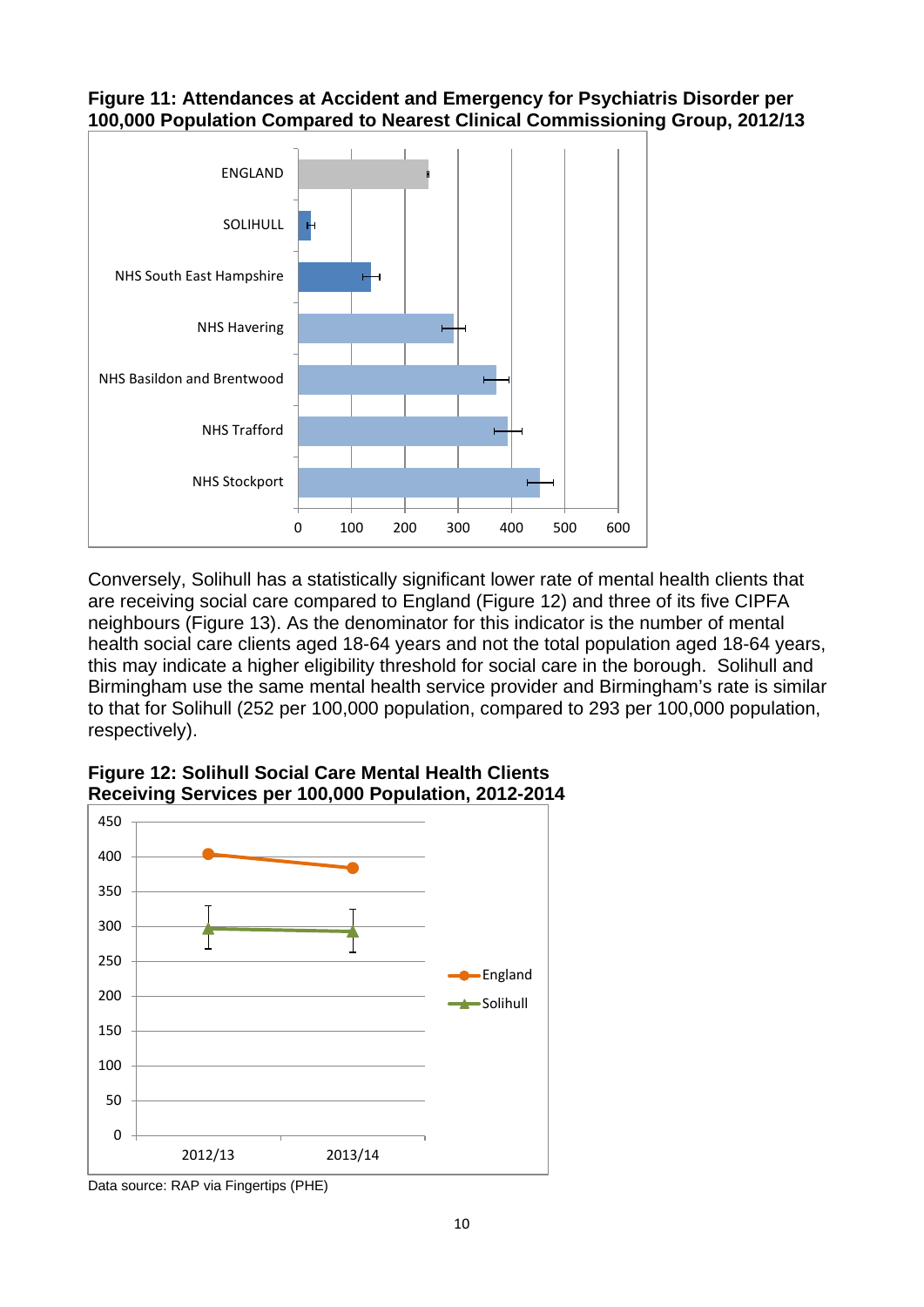#### **Figure 13: Solihull Social Care Mental Health Clients Receiving Services per 100,000 Population, Compared to CIPFA Neighbours, 2013/14**



Data source: RAP via Fingertips (PHE)

#### **Deprivation**

People living in the most deprived areas are at ten times greater risk of suicide compared to those living in the most affluent areas; equating to an additional 1,466 male deaths and 262 female deaths from suicide in England annually<sup>14</sup>. As table 2 illustrates, Solihull has a greater proportion of affluent people and a larger difference between the most and least deprived communities than England as a whole (31% vs 10% respectively).

| Index of                                         | . . <b>.</b> | <b>Solihull</b> |            | <b>England</b> | <b>Data Source</b>                     |
|--------------------------------------------------|--------------|-----------------|------------|----------------|----------------------------------------|
| <b>Multiple</b><br><b>Deprivation</b><br>Decile* | Percentage   | <b>Number</b>   | Percentage | <b>Number</b>  | Ministry of<br>Housing,<br>Communities |
|                                                  | 11           | 24,115          | 10         | 5,348,482      | and Local                              |
| $\mathbf{2}$                                     | 4            | 8,926           | 10         | 5,437,847      | Government:                            |
| 3                                                | 6            | 12,462          | 10         | 5,455,024      | English indices                        |
| 4                                                | 3            | 5,798           | 10         | 5,423,269      | of deprivation                         |
| $5\phantom{1}$                                   | 5            | 10,935          | 10         | 5,355,008      | 2015 <sup>15</sup>                     |
| $6\phantom{1}6$                                  | 12           | 24,512          | 10         | 5,349,089      |                                        |
| 7                                                | 9            | 18,348          | 10         | 5,308,160      |                                        |
| 8                                                | 10           | 22,572          | 10         | 5,274,430      |                                        |
| 9                                                | 9            | 19,179          | 10         | 5,273,852      |                                        |
| 10                                               | 31           | 64,916          | 10         | 5,207,398      |                                        |
| <b>Total</b>                                     | 100          | 211,763         | 100        | 53,432,559     |                                        |

#### **Table 2: Level of Deprivation, 2015**

 $*1$  = most deprived, 10 + most affluent10

 $\overline{a}$ 

<span id="page-10-1"></span><span id="page-10-0"></span><sup>&</sup>lt;sup>14</sup> Public Health England. *Public health outcomes framework*. Available from[: http://www.phoutcomes.info/](http://www.phoutcomes.info/)<br><sup>15</sup> Ministry of Housing, Communities and Local Government. *English Indices of Deprivation 2015*. Available at: <https://www.gov.uk/government/collections/english-indices-of-deprivation>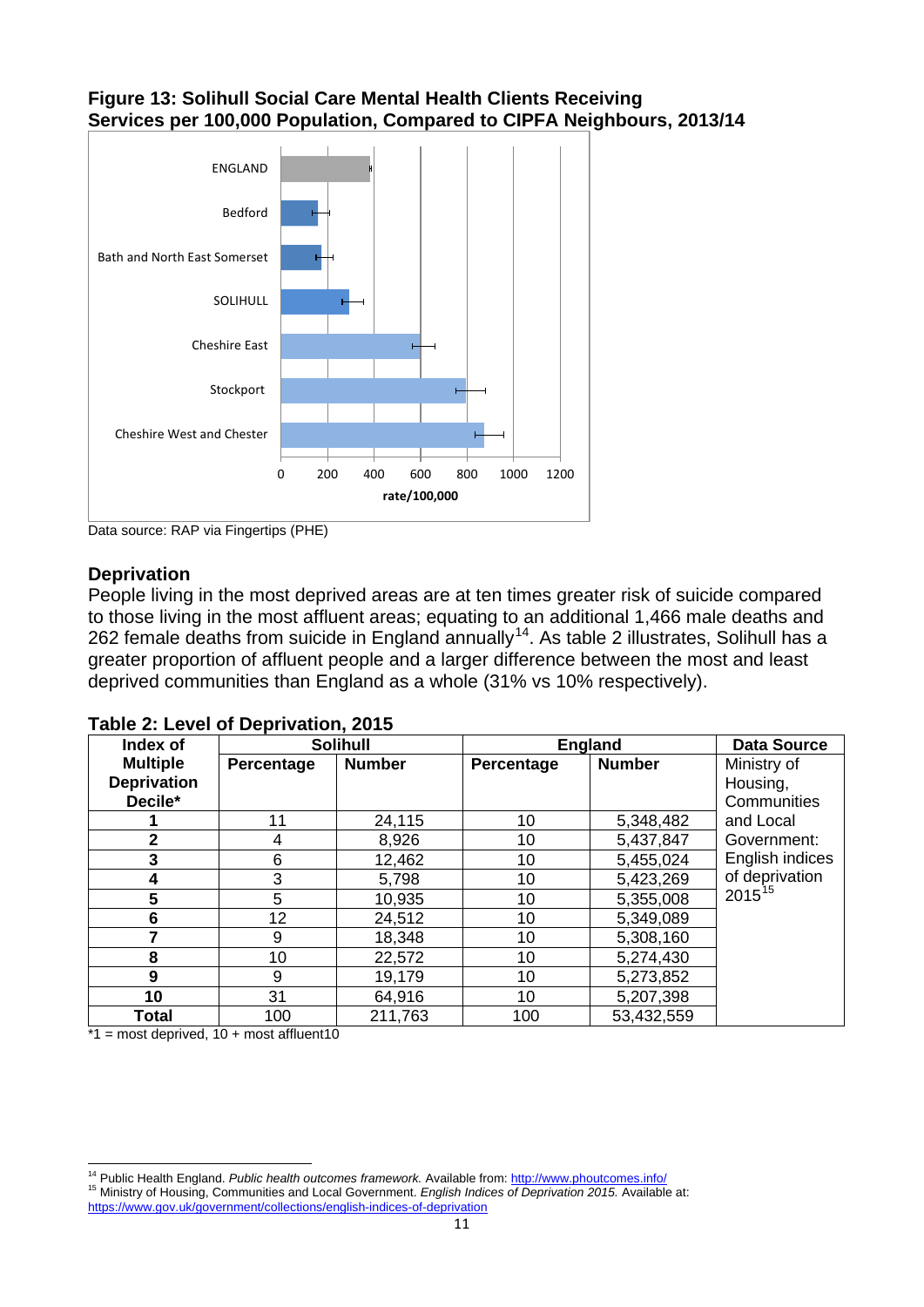#### **Women Presenting with Post-Partum Psychosis**

Suicide is the second most common cause of death among pregnant women and those who have given birth in the previous year<sup>9</sup>. A PHE mental health in pregnancy report highlighted that five out of a total of 2,283 Solihull women giving birth in 2015 presented with post-partum psychosis (0.22%)<sup>[16](#page-11-0)</sup>. This is in line with delivery data for Birmingham and Solihull, which identified 36 vulnerable admissions for psychosocial support out of a total of 18,000 women  $(0.2\%)$ <sup>[17](#page-11-1)</sup>.

#### **Young People, Especially Those Who are Looked After**

Suicide is the leading cause of death for young people aged 20 to 34 in the UK and is at the highest level in the past ten years. In 2015, 1,659 young people under the age of 35 took their own lives in the UK and nearly 1 in 10 has attempted suicide at some point in their lives $18$ .

Risk factors associated with suicides in young people aged under 25 years include: personal or family mental illness; abuse and neglect; experience of bereavement and suicide; bullying; academic pressure, particularly exams; social isolation; physical illness; substance misuse; and suicide-related internet use<sup>[19](#page-11-3)</sup>.

Looked after children are five times more likely to have a mental disorder than those in private households<sup>[20](#page-11-4)</sup> and those experiencing maltreatment are twice as prone to suicide ideation compared to those who have not been subjected to abuse $^{21}$ . Table 3 demonstrates that the rate of looked after children per 10,000 population in Solihull is significantly higher than nationally.

#### **Table 3: Looked After Children**

| <b>Condition</b>                                | <b>Solihull</b>                      | England                       | <b>Data Period</b> | <b>Data Source</b>                         |
|-------------------------------------------------|--------------------------------------|-------------------------------|--------------------|--------------------------------------------|
| Looked after<br>children aged<br>under 18 years | 83 per 10,000<br>population (n=385)  | 62 per 10,000<br>population   | 2017               | Fingertips PHE:<br>Young people<br>profile |
| Looked after<br>children aged<br>under 5 years  | 52.3 per 10,000<br>population (n=65) | 36.9 per 10,000<br>population | 2016-17            | Overview of<br>child health                |

Solihull also has a statistically significant higher rate of looked after children than its top five CIPFA neighbours (Figure 14), which has important implications for suicide prevention. As Figure 15 demonstrates, the rate has been consistently higher than that for England over a number of years.

<sup>&</sup>lt;sup>16</sup> [https://fingertips.phe.org.uk/profile-group/child-health/profile/child-health-](https://fingertips.phe.org.uk/profile-group/child-health/profile/child-health-pregnancy/data%23page/13/gid/1938132993/pat/6/par/E12000005/ati/102/are/E08000029) $\overline{a}$ 

<span id="page-11-1"></span><span id="page-11-0"></span>pregnancy/data#page/13/gid/1938132993/pat/6/par/E12000005/ati/102/are/E08000029<br><sup>17</sup> Carrick-Sen D. *BUMP Perinatal Mental Health in Birmingham and Solihull Presentation to BUMP Clinical Group. 19 December 2017.<br><sup>18</sup> PAPYR* 

<span id="page-11-3"></span><span id="page-11-2"></span>Manchester: University of Manchester; 2016.<br><sup>20</sup> Lardner M. Solihull MBC Mental Health Needs Assessment; 2015.

<span id="page-11-5"></span><span id="page-11-4"></span><sup>20</sup> Lardner M. *Solihull MBC Mental Health Needs Assessment;* 2015*.* 21 Reconstruct. *Self harm and suicide in children and young people*; 2017.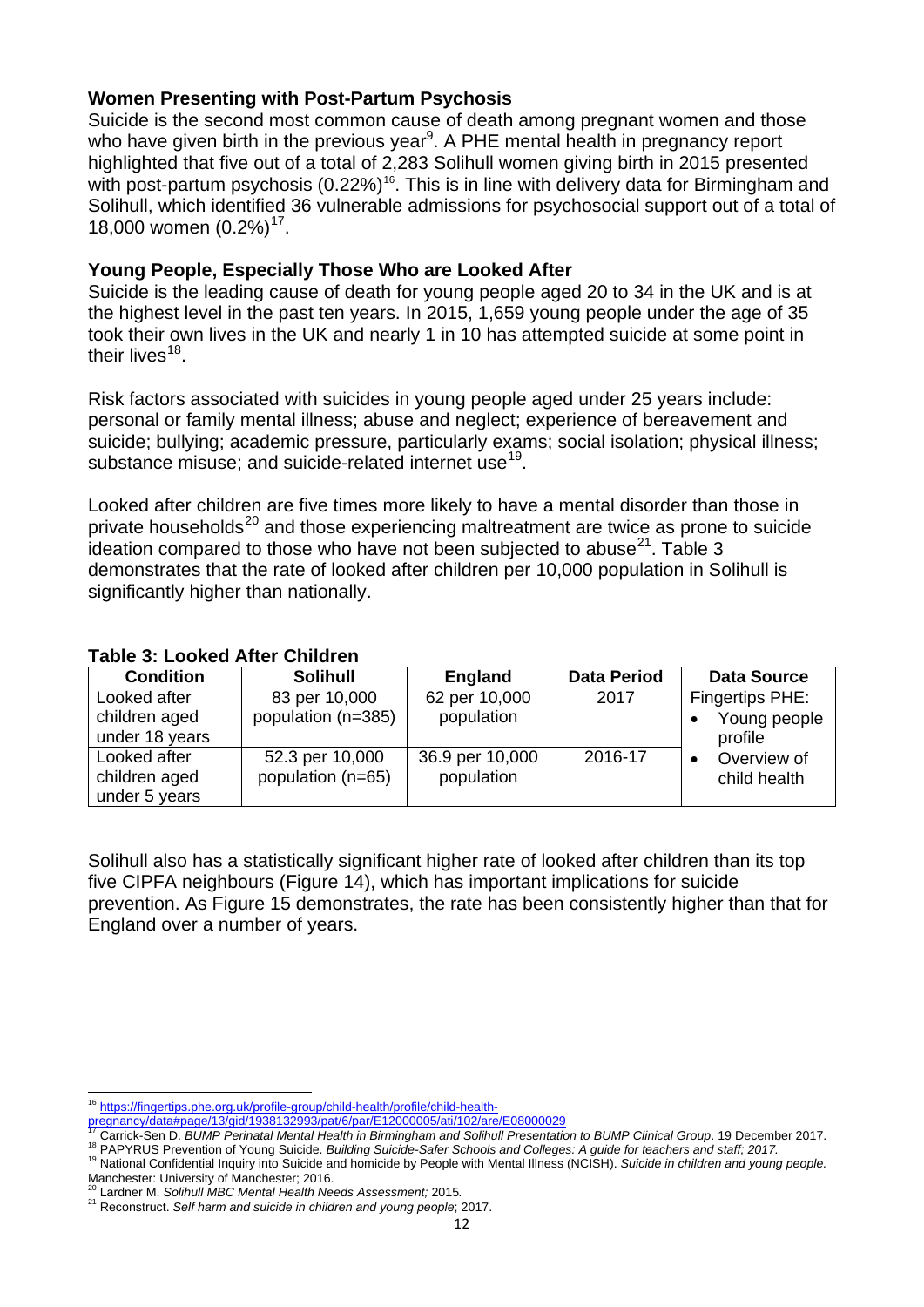#### **Figure 14: Looked After Children Rate per 10,000 Population Compared to CIPFA Neighbours, 2015/16**



Data source: Department of Education via Fingertips (PHE)





Data source: Department of Education via Fingertips (PHE)

In line with this, Solihull has a significantly higher rate of children leaving care per 100,000 population compared to England and four out of five of its top five CIPFA neighbours (Figure 16). The exception is Bedford. Figure 17 illustrates that there has been a recent reduction in care leavers following high levels in 2012/13 so Solihull is now closer to the England average.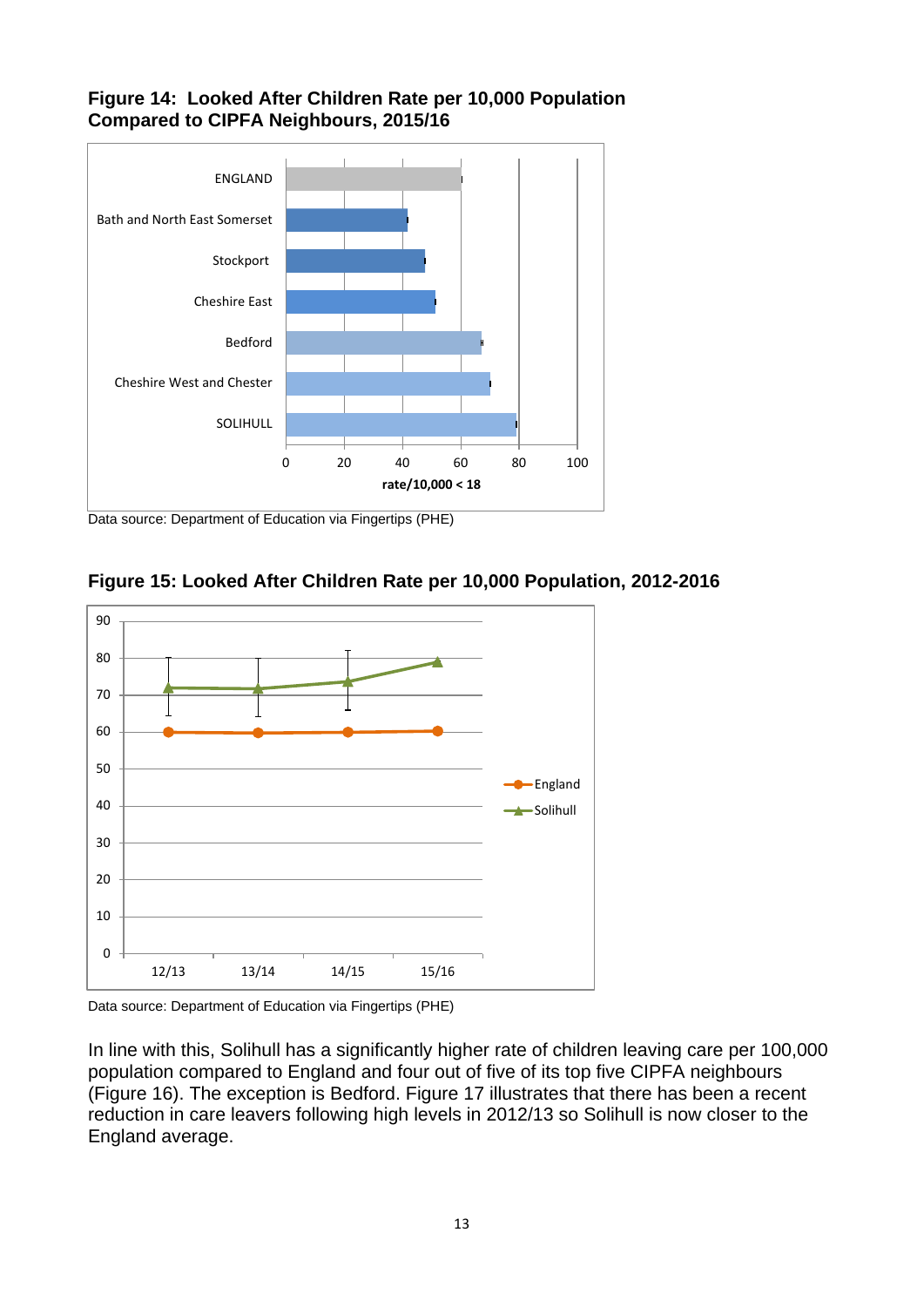#### **Figure 16: Children Leaving Care per 100,000 Population Compared to CIPFA Neighbours, 2015/16**



**Figure 17: Children Leaving Care per 100,000 Population, 2012-2016**



### **People with a History of Self-harm**

The strongest predictor of suicide is previous episodes of self-harm<sup>[22](#page-13-0)</sup>. The UK has one of the highest rates of self-harm in Europe, at 400 per 100,000 population<sup>[23](#page-13-1)</sup>. Self-harm is more common among females and is associated with anxiety disorders<sup>19</sup>. By the age of 16, 7-14% of young people will have self-harmed at least once in their life. The proportion

<span id="page-13-0"></span> $^{22}$  Hawton K, Bergen H, Cooper J et al. Suicide following self-harm: findings from the multicentre study of self-harm in England: 2000-2012. *J Affect Disord* 2015;175:147-151. 23 <http://www.mentalhealth.org.uk/help-information/mental-health-statistics/self-harm/>  $\overline{a}$ 

<span id="page-13-1"></span>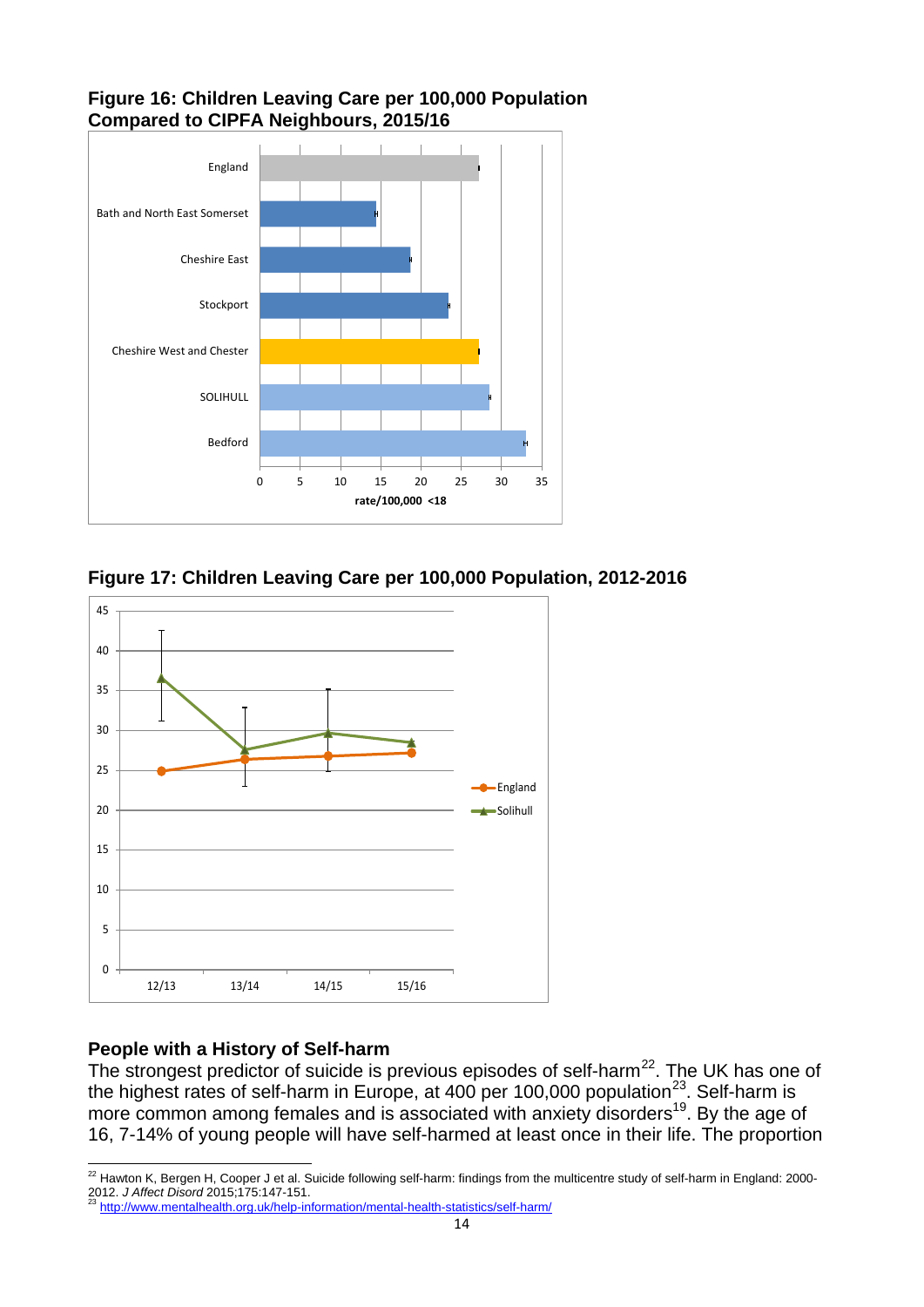of adults reporting self-harm rose from 2.4% in 2000 to 6.4% in 2014, with increase experienced across both genders and all age-groups $^{24}$  $^{24}$  $^{24}$ .

Research has demonstrated more than a fifty-fold increased risk of suicide among selfharmers in the year following GP presentation<sup>25</sup>. Around one in a hundred people who self-harm die by suicide within a year, with those who repeatedly self-harm and those who use violent or dangerous methods at the highest risk. At least half of people who take their own life have a history of self-harm and one in four have been treated in hospital for selfharm in the preceding year.

In 2015/16, the directly standardised rate of hospital admissions as a result of self-harm in young people aged 10-24 years in Solihull was 341.7 per 100,000 population, which is lower than the England average of 430.5 per 100,000 population. This equates to 122 annual admissions $26$ .

#### **Homeless People**

Homelessness elevates the risk of suicide by over nine times $^{27}$ . As table 4 demonstrates the rate of homeless people not in priority need is three-times higher in Solihull compared to England, whilst the rate of households in temporary accommodation is three-times lower.

| <b>Condition</b>         | <b>Solihull</b> | <b>England</b> | <b>Data Period</b> | <b>Data Source</b>   |
|--------------------------|-----------------|----------------|--------------------|----------------------|
| Statutory homelessness - | 2.4 per 1,000   | 0.8 per 1,000  | 2016/17            | <b>Public Health</b> |
| Eligible homeless people | households      | households     |                    | <b>Outcomes</b>      |
| not in priority need     | $(n=216)$       |                |                    | Framework:           |
| Statutory homelessness - | 1.1 per 1,000   | 3.3 per 1,000  |                    | Wider                |
| households in temporary  | households      | households     |                    | determinants of      |
| accommodation            | $(n=101)$       |                |                    | health 1.15          |
| Rough sleepers           | 6 individuals   |                | Autumn 2016        | <b>DCLG</b>          |
|                          |                 |                |                    | Homelessness         |
|                          |                 |                |                    | statistics           |

#### **Table 4: People Who Are Homeless**

Solihull has a higher percentage of statutory homelessness than its CIPFA neighbours (Figure 18). As Figure 19 demonstrates this percentage steadily increased between 2008/09 and 2014/15 at a time when the England rate was fairly steady at 2.4%. The reason for this high rate is because Solihull records people who are "sofa surfing", squatting or living in insecure tenancies<sup>[28](#page-14-4)</sup> thereby increasing the reported numbers. In 2016 there were six rough sleepers in the borough; five were male and two were from EU countries.

<span id="page-14-0"></span><sup>&</sup>lt;sup>24</sup> McManus S, Hassiotis A, Jenkins R et al. *Suicidal thoughts, suicide attempts, and self-harm. Adult Psychiatric Morbidity Survey 2014 viciviarius S, Hass*<br>*. NHS Digital*; 2014.  $\overline{a}$ 

<span id="page-14-1"></span><sup>25</sup> Carr MJ, Ashcroft DM, Kontopantelis E et al. Premature death among primary care patients with a history of self-harm. *Annals of* 

<span id="page-14-3"></span><span id="page-14-2"></span><sup>&</sup>lt;sup>26</sup> Young people profile – Fingertips<https://fingertips.phe.org.uk/><br><sup>27</sup> Crisis. Homelessness: A silent killer; 2011<br><sup>28</sup> Service specification: Rough sleeper outreach service Solihull.

<span id="page-14-4"></span>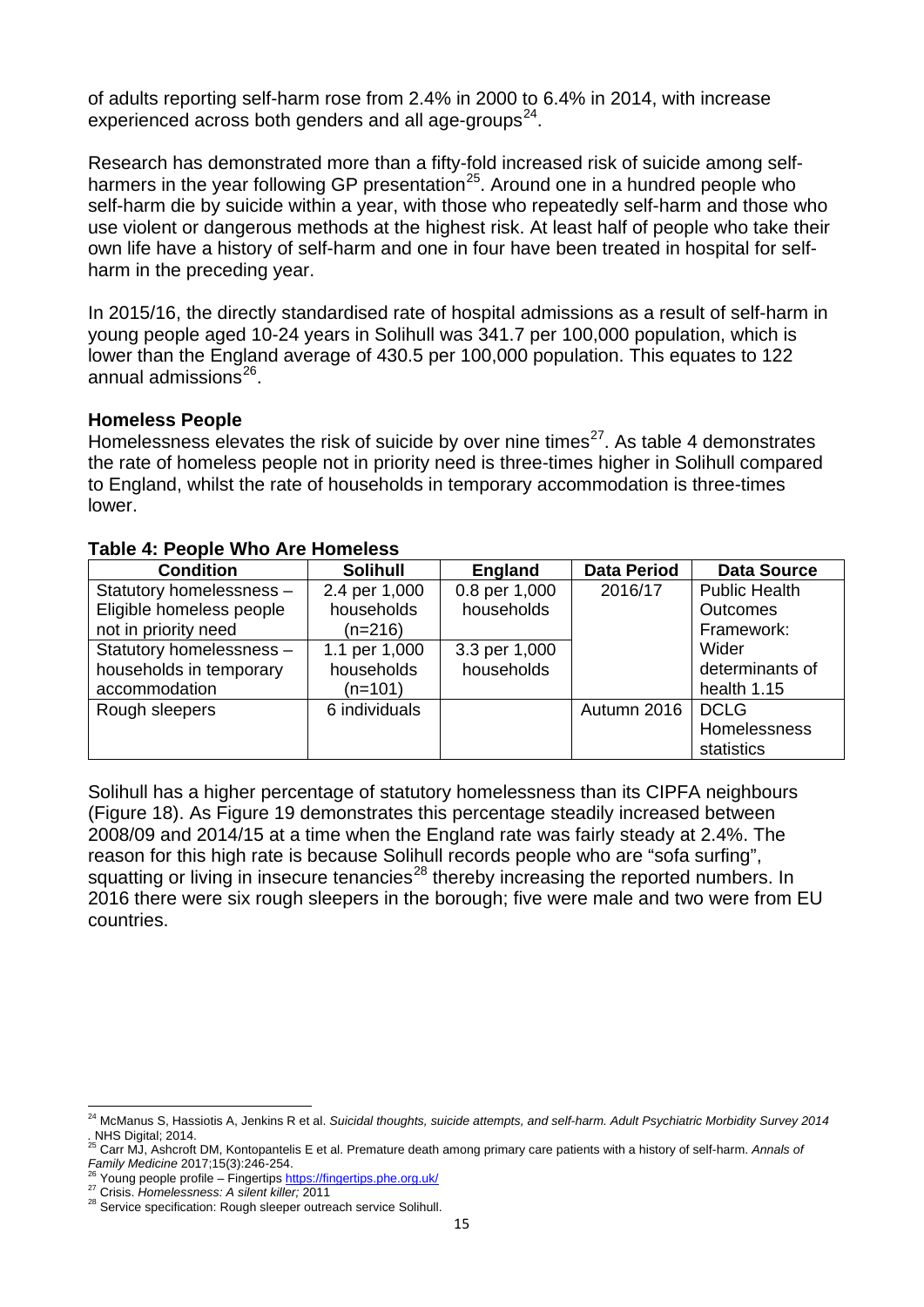#### **Figure 18: Percentage of Statutory Homelessness Compared To CIPFA Neighbours 2015/16**



Data source: Department of Communities and Local Government via Fingertips (PHE)



**Figure 19: Percentage of Statutory Homelessness, 2012-2016**

Data source: Department of Communities and Local Government via Fingertips (PHE)

#### **Lesbian, Gay, Bisexual and Transgender (LGBT) People**

LGBT men and women are at higher risk of drug or alcohol misuse, self-harm, mental health disorders such as depression and anxiety, suicidal ideation and attempts compared to those identifying as heterosexual<sup>[29](#page-15-0) [30](#page-15-1) 31</sup>. In Solihull it is estimated that 0.9% of adults aged 16 years and above in Solihull are gay/lesbian (n=1,540), 0.7% are bisexual (n=1,198) and 0.5% are classified as 'other' (n=856)<sup>[32](#page-15-3)</sup>.

<sup>29</sup> Fergusson D, Hopwood J, Beautrais A. Is sexual orientation related to mental health problems and suicidality in young people? *Arch*   $\overline{a}$ 

<span id="page-15-1"></span><span id="page-15-0"></span>Gen Psychiatry 1999;56:876-880.<br><sup>30</sup> De Graaf R, Sandfort T, ten Have M. Suicidality and Sexual Orientation: Differences between men and women in a general<br>population-based sample from the Netherlands. Archives of Sexual B

<span id="page-15-2"></span>Herrell R, Goldberg J, True WR et al. Sexual orientation and suicidality: A co-twin control study in adult men. Arch Gen Psychiatry 1999;56:867-874.<br><sup>32</sup>https://www.ons.gov.uk/peoplepopulationandcommunity/culturalidentity/sexuality/datasets/sexualidentityuk<sub>.</sub>

<span id="page-15-3"></span>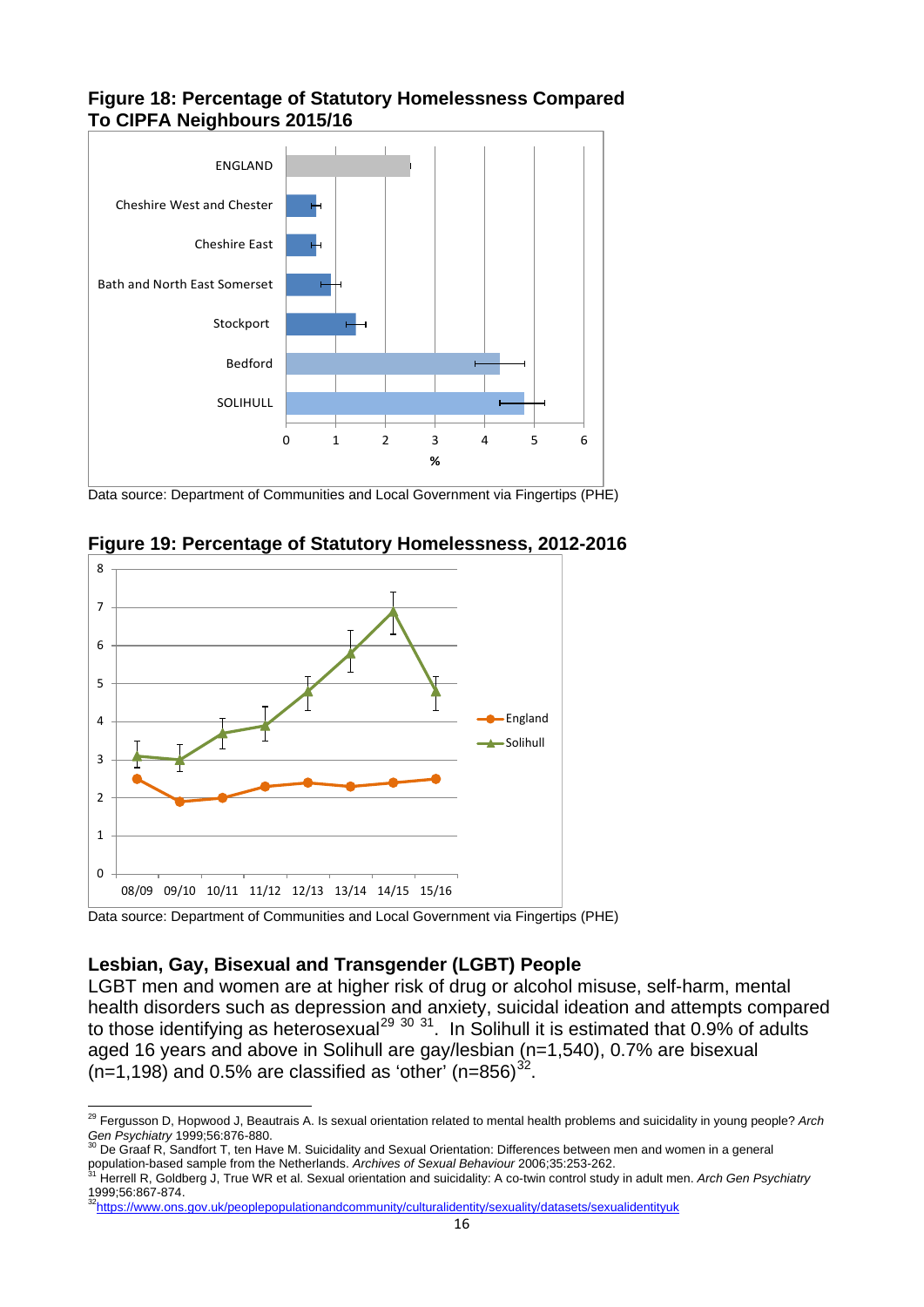#### **Black Asian and Ethnic Minority (BAME) Groups**

Ethnicity is not routinely collected by the Coroner's Office, although research has shown that suicidal ideation and rates vary by ethnicity. As table 5 highlights, white men and women are more likely to have suicidal thoughts, whilst suicide attempts are higher in Black men and women<sup>[33](#page-16-0)</sup>. The highest suicide rates are among white men across all age groups<sup>34</sup>. Nationally, men of South Asian origin have lower suicide rates, whilst South Asian women have higher rates compared to the general population  $35$ .

Table 6 demonstrates the ethnicity breakdown of the Solihull population. Locally, there are more residents describing their ethnic origin as White British, associated with higher suicide risk, than nationally, and lower numbers of ethnic minority groups compared to England (10.9% vs. 14.3% respectively), particularly Black, African, Caribbean or Black British residents (1.6% vs. 3.6% respectively).

|               |                       | <b>Ethnic Group</b> |                    |              |              |  |
|---------------|-----------------------|---------------------|--------------------|--------------|--------------|--|
|               |                       | <b>White</b>        | <b>South Asian</b> | <b>Black</b> | <b>Other</b> |  |
| <b>Male</b>   | Suicidal Ideation (%) | 15.0                | 6.1                |              | 7.3          |  |
|               | Suicide Attempts (%)  | 4.4                 | 0.6                | 4.6          | 4.0          |  |
| <b>Female</b> | Suicidal Ideation (%) | 20.0                |                    | 11.4         | 12.3         |  |
|               | Suicide Attempts (%)  |                     | 1.5                |              | 3.3          |  |

#### **Table 5: Suicidal Ideation and Attempts by Ethnic Group17**

#### **Table 6: BAME Groups**

| <b>Ethnic Group</b>                   | <b>Solihull</b>   | <b>England</b> | <b>Data Source</b> |
|---------------------------------------|-------------------|----------------|--------------------|
| White                                 | 89.1%             | 85.7%          | Census $2011^{36}$ |
|                                       | (n=184,244)       |                |                    |
| Asian/Asian British                   | 6.6%              | 7.6%           |                    |
|                                       | $(n=13,561)$      |                |                    |
| Black/African/Caribbean/Black British | $1.6\%$ (n=3,239) | 3.6%           |                    |
|                                       |                   |                |                    |
| Mixed/multiple Ethnic Group           | $2.1\%$ (n=4,404) | 2.2%           |                    |
|                                       |                   |                |                    |
| <b>Other Ethnic Group</b>             | $0.6\%$ (n=1,226) | 0.9%           |                    |
|                                       |                   |                |                    |
| Total                                 | 206,674           |                |                    |

#### **Survivors of Violence and Abuse**

A history of violence and abuse including personal or maternal experience of intimate partner violence, non-partner physical violence and sexual abuse is a risk factor for suicide in women<sup>[37](#page-16-4) [38](#page-16-5)</sup>.

The rate of incidents of domestic violence per 1,000 women reported to the police is significantly higher for Solihull when compared to England and its CIPFA top five

<span id="page-16-0"></span><sup>&</sup>lt;sup>33</sup> McManus S, Meltzer H, Brugha T et al. *Adult psychiatric morbidity in England, 2007: Results of a household survey .* NHS Information Centre for Health and Social Care; 2007.<br><sup>34</sup> Dunstan S. General Lifestyle Survey. Office for National Statistics; 2009.  $\overline{a}$ 

<span id="page-16-2"></span><span id="page-16-1"></span><sup>&</sup>lt;sup>35</sup> McKenzie K, Bhui K, Nanchahal K, Blizard B. Suicide rates in people of South Asian origin in England and Wales. The British Journal *of Psychiatry* 2008;193:406-409.

<span id="page-16-3"></span>[https://www.ons.gov.uk/peoplepopulationandcommunity/populationandmigration/populationestimates/bulletins/2011censuspopulationan](https://www.ons.gov.uk/peoplepopulationandcommunity/populationandmigration/populationestimates/bulletins/2011censuspopulationandhouseholdestimatesforenglandandwales/2012-07-16)

<span id="page-16-4"></span>[dhouseholdestimatesforenglandandwales/2012-07-16](https://www.ons.gov.uk/peoplepopulationandcommunity/populationandmigration/populationestimates/bulletins/2011censuspopulationandhouseholdestimatesforenglandandwales/2012-07-16)<br>
<sup>37</sup> Devries KM, Watts C, Yoshihama M et al. Violence against women is strongly associated with suicide attempts: Evidence from the<br>
WHO multi-country study on women's heal <sup>38</sup> Devries KM, Mak JY, Bacchus LJ et al. Intimate partner violence and incident depressive symptoms and suicide attempts: a

<span id="page-16-5"></span>systematic review of longitudinal studies. *PloS Medicine* 2013;10(5):e1001439.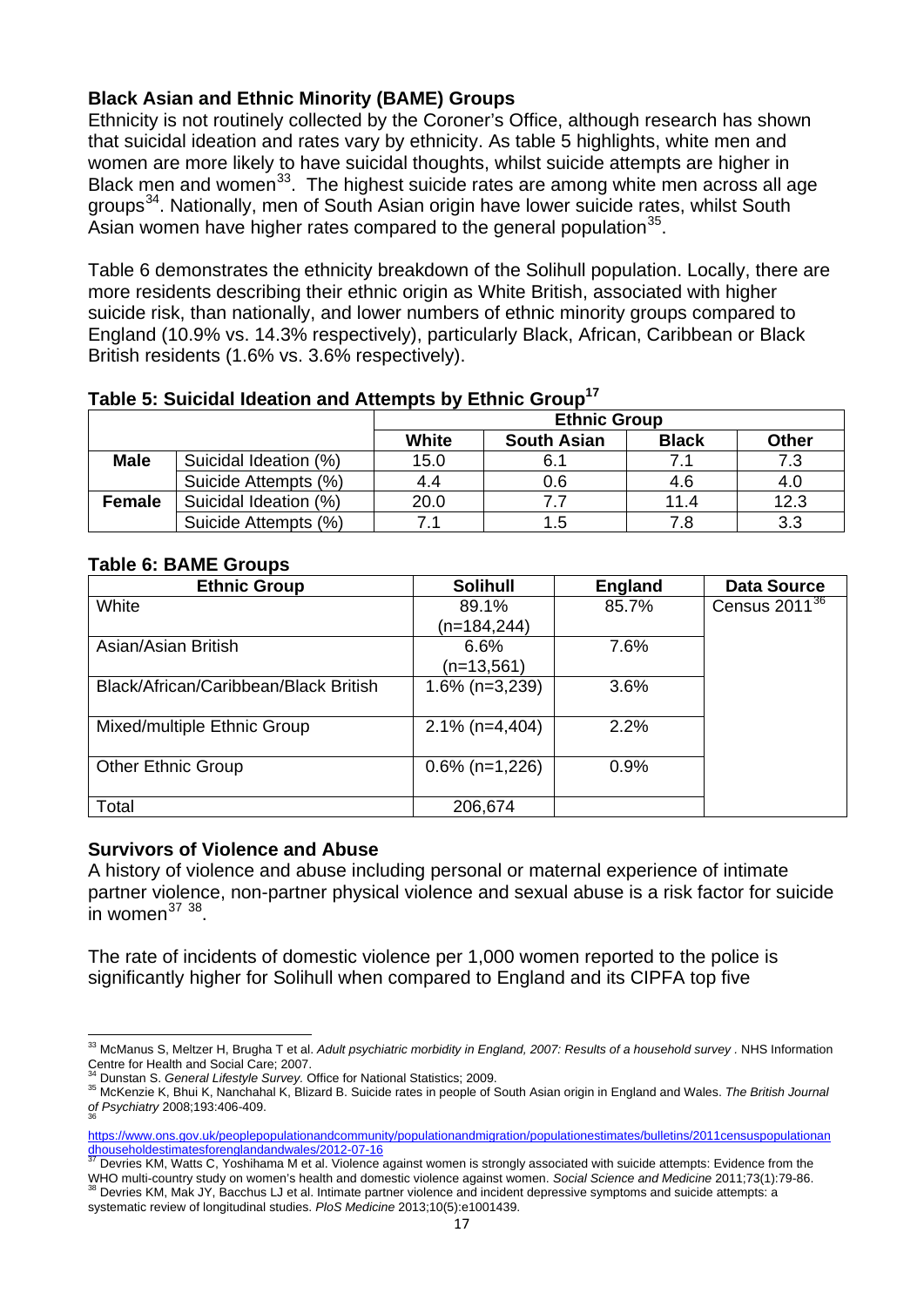neighbours (Figure 20). Only Stockport has a similar rate. Reported incidents are also increasing both locally and at a national level (Figure 21).

In 2015-16, the rate of reported domestic abuse incidents was 23.5 per 1,000 women, which was higher than the national average of 22.1 per 1,000 women. This equates to an annual total of 4,022 incidents<sup>39</sup>. This may not reflect higher incidents of domestic violence in Solihull than other areas but could illustrate an increase in willingness of victims to report such incidents.



**Figure 20: Rate of Domestic Abuse Incidents per 1,000 Women Compared to CIPFA Neighbours, 2014/15**

Data source: ONS via Fingertips (PHE)





<span id="page-17-0"></span> $39$  PHOF – wider determinants 1.11.  $\overline{a}$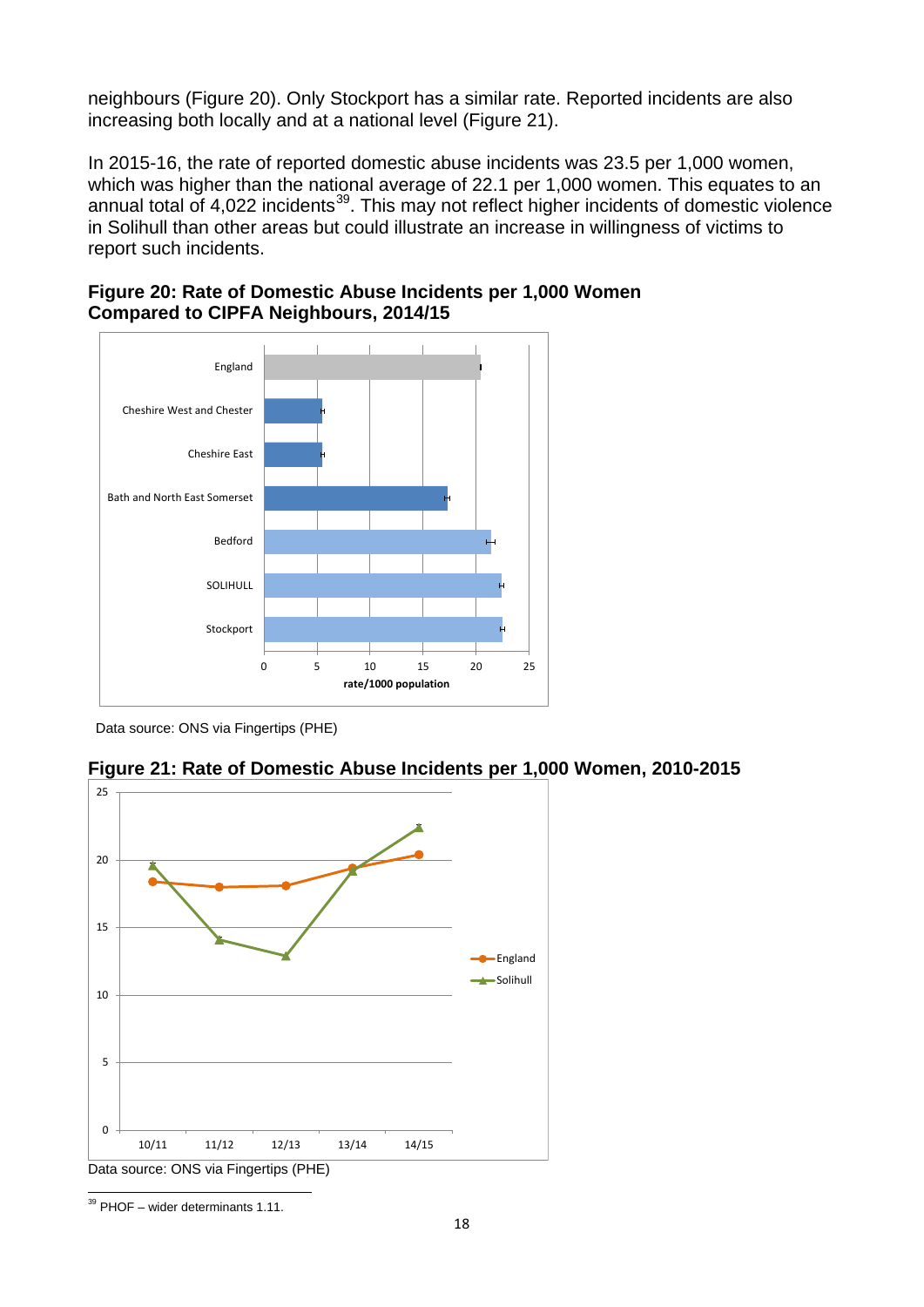#### **People in Contact with the Criminal Justice System**

People at all stages within the criminal justice system are at higher risk of suicide, including those in police custody, on remand, in prison or on probation. A criminal conviction has been associated with a two and three-fold increase in men and women respectively $40$ .

Research has also demonstrated a seven-fold elevated suicide risk in offenders following prison release compared to the general population<sup>41</sup>. The first month of imprisonment and the four weeks following release are the times of greatest risk,<sup>[42](#page-18-2) [43](#page-18-3)</sup> with the suicide rate in male offenders' four-times higher during the two-weeks post-release compared with after six-months $44$ .

Table 7 demonstrates the number of Solihull residents in contact with the criminal justice system. Locally, the rate of first time entrants to the youth justice system under 18 years of age is lower than the England average (204.7 vs. 327.1 per 100,000 population). Figure 22 also demonstrates that the rate of Solihull children entering the youth justice system is below that for England and for four out of five CIPFA neighbours. Over time Solihull's rate has been consistently below that for England but the gap was smaller in 2014/15 (Figure 23).

| <b>Condition</b>                                      | <b>Solihull</b>                                                                                   | <b>England</b> | <b>Data Period</b> | <b>Data Source</b>                                        |
|-------------------------------------------------------|---------------------------------------------------------------------------------------------------|----------------|--------------------|-----------------------------------------------------------|
| First time entrants to                                | 204.7 per                                                                                         | 327.1 per      | 2016               | Young people                                              |
| <b>Youth Justice</b>                                  | 100,000                                                                                           | 100,000        |                    | profile - PHE                                             |
| System aged 10-17                                     | population                                                                                        | population     |                    | <b>Fingertips</b>                                         |
| years                                                 | (n=42)                                                                                            |                |                    |                                                           |
| <b>Prison leavers</b>                                 | 95 per annum<br>32% of leavers<br>are homeless<br>compared to<br>15% homeless<br>prior to custody |                | 2017               | Prison population<br>figures $(HMP)^{45}$                 |
| Offenders on<br>probation aged 15<br>years and above* | 647                                                                                               |                | 2016-17            | <b>National</b><br><b>Probation Service</b><br>- Midlands |
| Offenders on<br>probation aged 15<br>years and above* | 242                                                                                               |                | 2016-17            | Community<br>Rehabilitation<br>Company                    |

#### **Table 7: People in Contact with the Criminal Justice System**

\* Individuals may be registered with both organisations

<sup>40</sup> Webb RT, Qin P, Stevens H. National study of suicide in all people with a criminal justice history. *Archives of General Psychiatry*   $\overline{a}$ 

<span id="page-18-1"></span><span id="page-18-0"></span><sup>2011;68(6):591-599.&</sup>lt;br><sup>41</sup> Jones D, Maynard A. Suicide in recently released prisoners: a systematic review. Mental Health Practice 2013;17(3):20-27.<br><sup>42</sup> Ministry of Justice. Table 1.7 Deaths in prison custody 1978-2015. Ava ustody-quarterly-update-to-june-2016

<span id="page-18-3"></span><span id="page-18-2"></span><sup>43</sup> Pratt D, Piper M, Appleby L et al. Suicide in recently released prisoners: a population-based cohort study. *Lancet*  2006;368(9530):119-123.

<span id="page-18-4"></span><sup>&</sup>lt;sup>44</sup> Kariminia A, Law M, Butter TG et al. Suicide risk among recently released prisoners in New South Wales, Australia. *Medical Journal* of Australia 2007;187(7):387-390.

<span id="page-18-5"></span>https://www.gov.uk/government/statistics/prison-population-figures-2017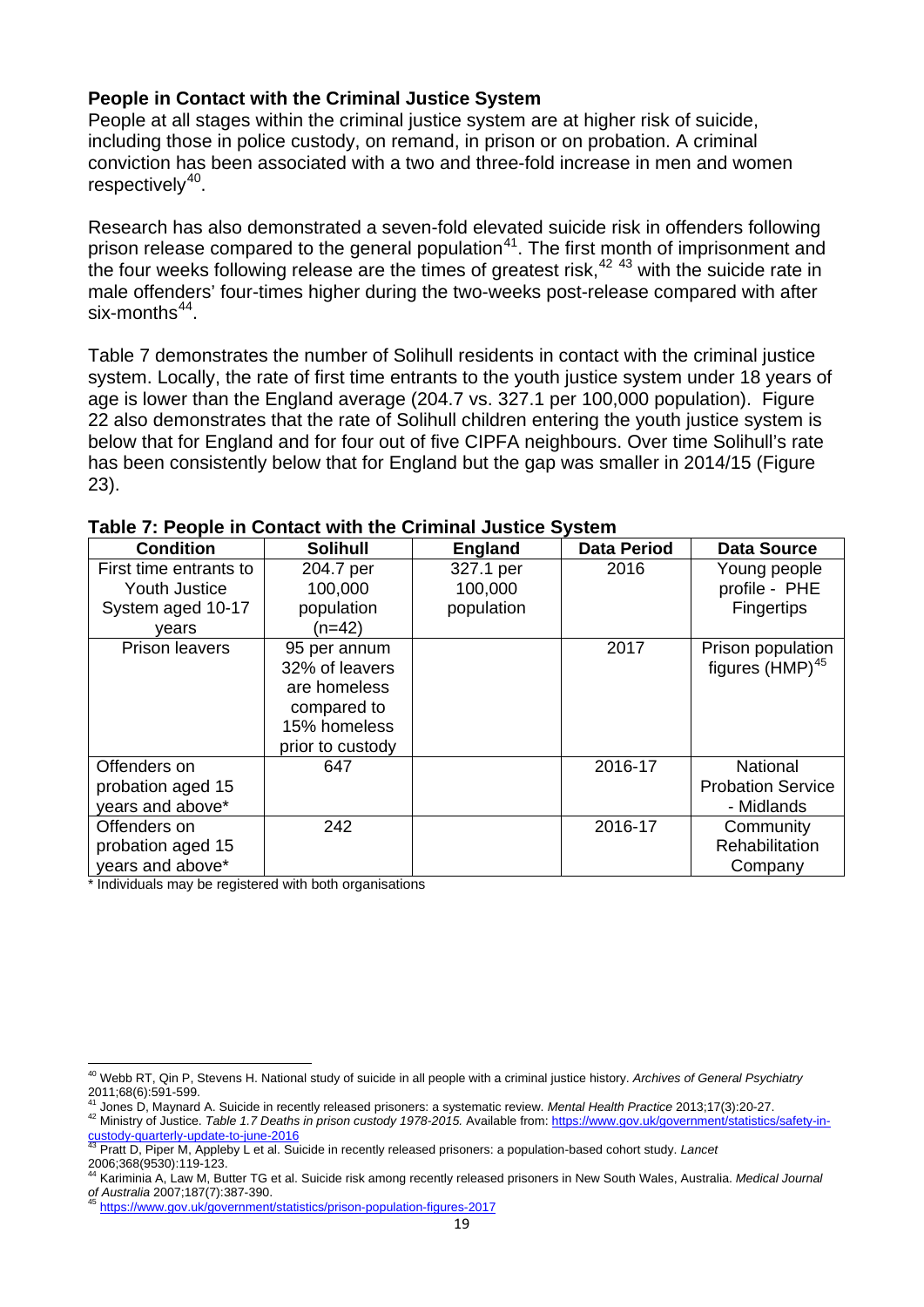**Figure 22: Rate of Children and Young People Who Have Formally Entered the Youth Justice System per 1,000 Population Compared to CIPFA Neighbours, 2014/15**



Data source: Youth Justice Statistics via Fingertips (PHE)



**Figure 23: Children and Young People Who Have Formally Entered the Youth Justice System per 1,000 Population, 2010-2015**

Data source: Youth Justice Statistics via Fingertips (PHE)

In 2017, 95 prisoners from Solihull left custody and notably one in three were homeless, which is twice the number homeless prior to custody.

In 2016-17, there were 647 Solihull offenders on probation registered with the National Probation Service; the majority of which were male (88.1%; n=570) and White British (67.9%; n=439). A total of 242 were also registered with the Community Rehabilitation Company (CRC) and a proportion of these may be registered with both organisations. Similarly, most of these were male (89.7%; n=217) and White (81.4%; n=197).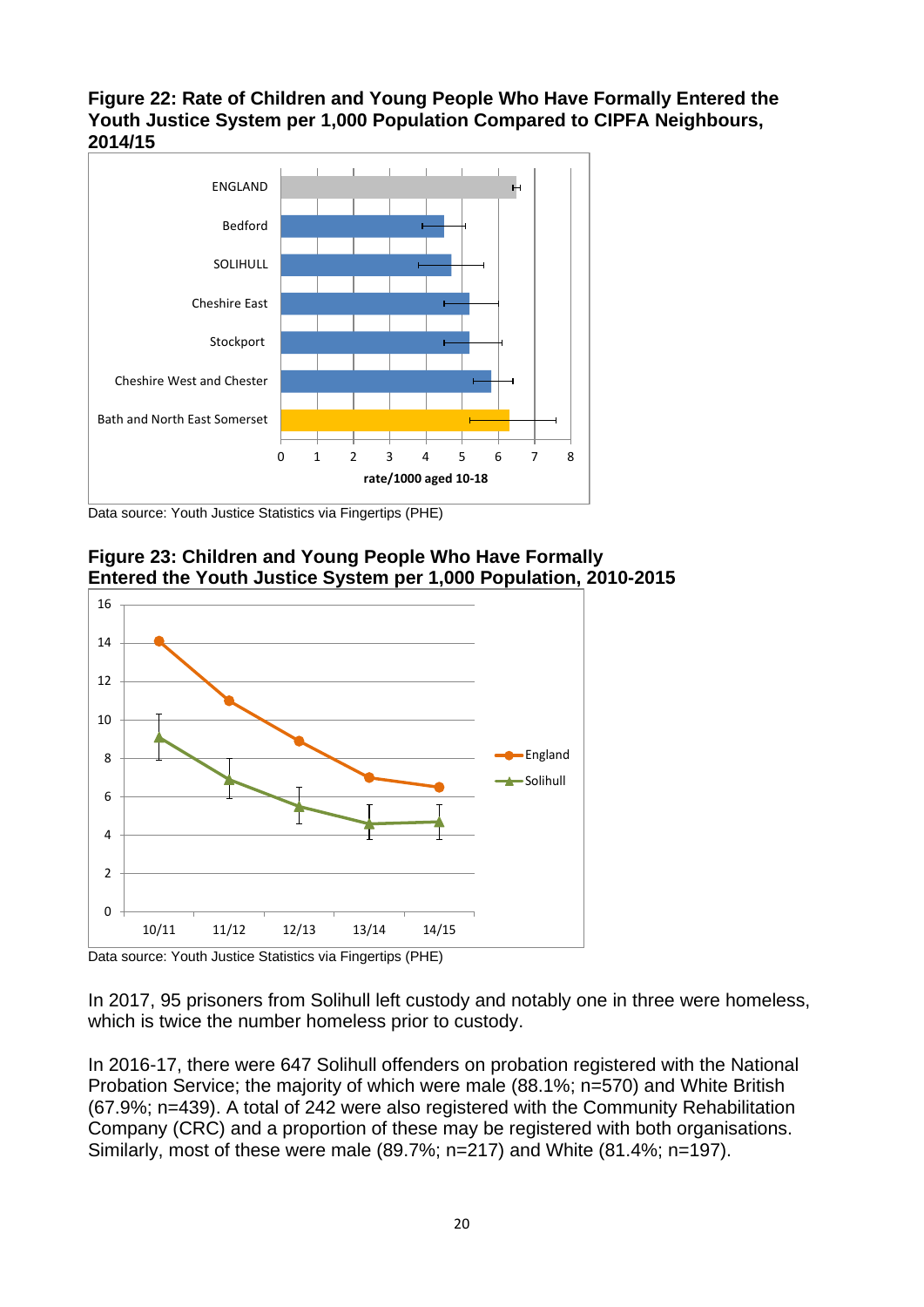#### **People with Alcohol and Substance Use Disorders**

The misuse of alcohol and drugs is strongly associated with suicide, particularly in men, people who self-harm and those living with a mental health condition. Around half (54%) of suicides in mental health patients in 2003-2013 had a history of alcohol or drug use $46$ .

International research has demonstrated that suicide risk is ten times higher in people with alcohol dependence, whilst opiate and cocaine addiction is associated with a 17-fold and seven-fold elevated risk, respectively<sup>[47](#page-20-1)</sup>. Table 8 illustrates that one in four adults in Solihull drink more than the recommended 14 units of alcohol per week and one in eight are bingedrinkers. The latter is lower than the national average.

|                   | <u>RANG 0. I TUNULUUT ULAUULU WILITAIGUNUT TUDIGINU</u> |         |                    |                    |  |  |
|-------------------|---------------------------------------------------------|---------|--------------------|--------------------|--|--|
| <b>Condition</b>  | <b>Solihull</b>                                         | England | <b>Data Period</b> | <b>Data Source</b> |  |  |
| Adults who binge  | 12.8% (n=10,822)                                        | 16.5%   | 2011-14            | Fingertips PHE:    |  |  |
| drink on heaviest |                                                         |         |                    | Local Alcohol      |  |  |
| drinking day      |                                                         |         |                    | Profile (LAPE)     |  |  |
| Adults who drink  | 25.2% (n=21,306)                                        | 25.7%   |                    |                    |  |  |
| 14+ units a week  |                                                         |         |                    |                    |  |  |

### **Table 8: Proportion of Adults with Alcohol Problems**

However, alcohol related hospital admissions per 100,000 population in Solihull have shown a steady increase since 2008/09 and in 2014/15 (Figure 24). They are now they just below the rate for England and comparative to four of the five CIPFA neighbours (Figure 25).

Both male and female admissions have increased. However, the rate of male admissions remains below that for England and the rate of female admissions are now similar to that seen in England. An equivalent trend in gender specific admissions is also apparent in Solihull's CIPFA group.



**Figure 24: Alcohol Related Admissions per 100,000 Population, 2006-2015**

<span id="page-20-0"></span><sup>46</sup> National Confidential Inquiry into Suicide and Homicide by People with Mental Illness (NCISH). *Annual Report 2015: England, Northern Ireland, Scotland and Wales.* Manchester: University of Manchester; 2015. 47 Ferrari AJ, Norman RE, Freedman G et al. The burden attributable to mental and substance use disorders as risk factors for suicide:  $\overline{a}$ 

<span id="page-20-1"></span>findings from the Global Burden of Disease Study 2010. *PloS one* 2014;9(4):e91936.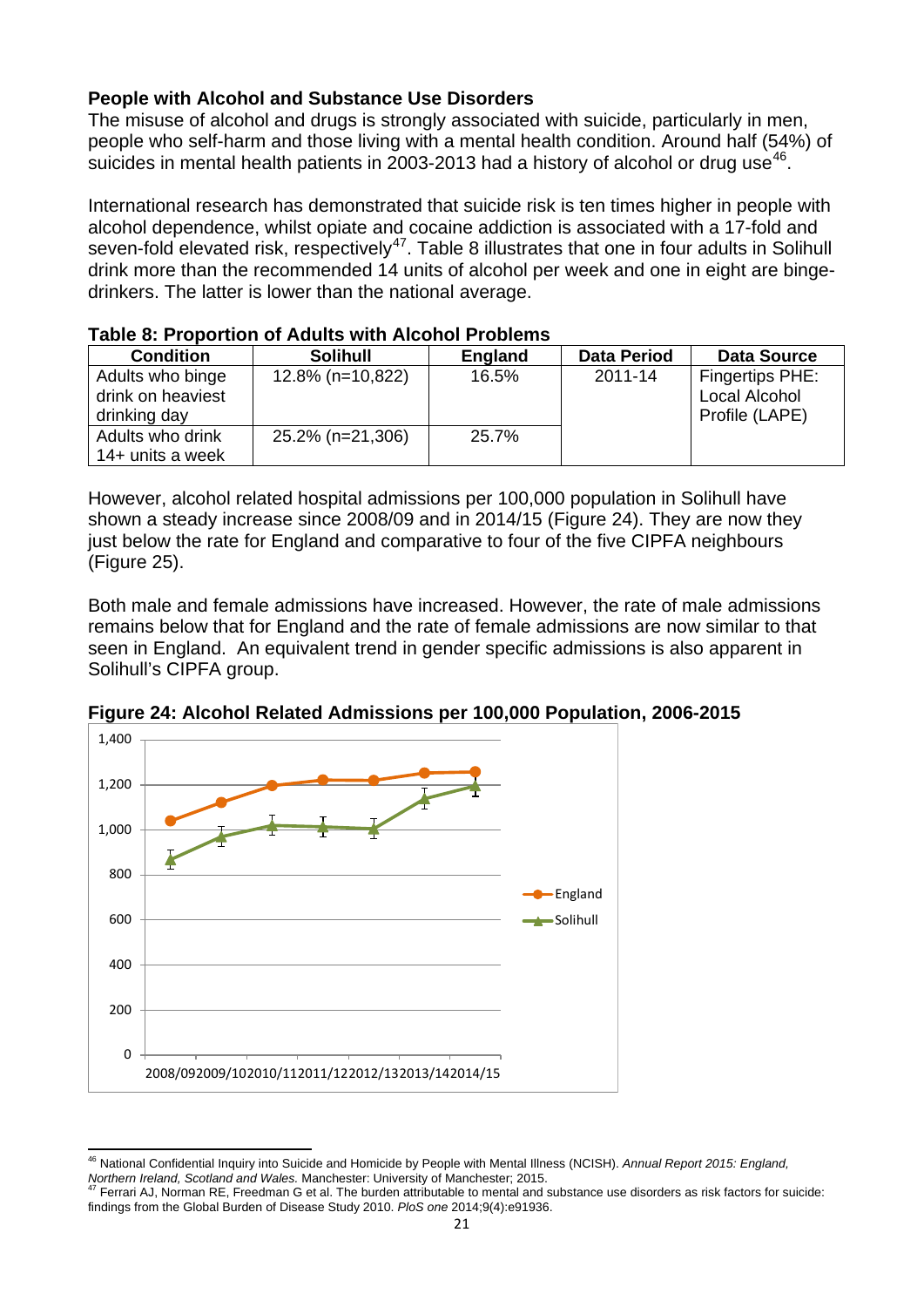#### **Figure 25: Alcohol Related Admissions per 100,000 Population Compared to CIPFA Neighbours 2014/15**



As Figure 26 illustrates, Solihull has a statistically significant higher rate of individuals receiving specialist alcohol treatment compared to England and four out of five of its CIPFA neighbours. This could indicate that Solihull has more problem drinkers than elsewhere or it could equally illustrate a higher level of services available in the area and/or higher identification rates and service access.





Data source: NDTMS via Fingertips (PHE)

As Figure 27 demonstrates, Solihull is estimated to have a lower prevalence of opiate and/or crack users compared to England and two out of five of its top CIPFA neighbours. The remaining three CIPFA neighbours have similar prevalence rates to Solihull. This estimated prevalence is in line with the expected level for Solihull's demographic profile.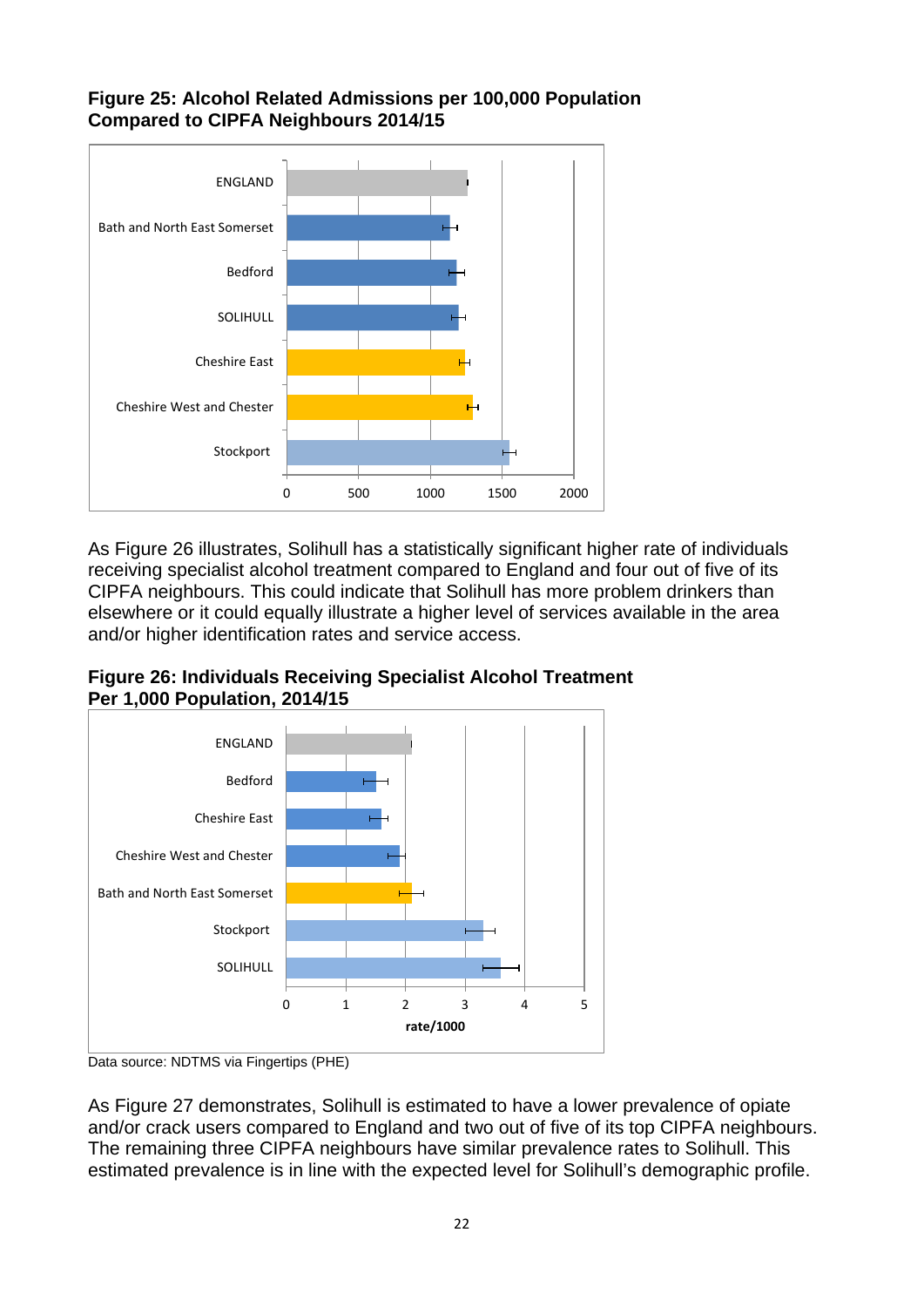



Data source: National Treatment agency via Fingertips (PHE)

Figures 28 and 29 show that Solihull has a significantly lower rate per 1,000 population in receipt of specialist drug misuse services when compared to England and three of its five CIPFA neighbours. This may be linked to lower prevalence of opiate and crack/cocaine use (Figure 27; Solihull = 5.7 per 1,000 population and England = 8.4 per 1,000 population) or could also be a measure of the lower rates of service access or capacity in the area.





Data source: NDTMS via Fingertips (PHE)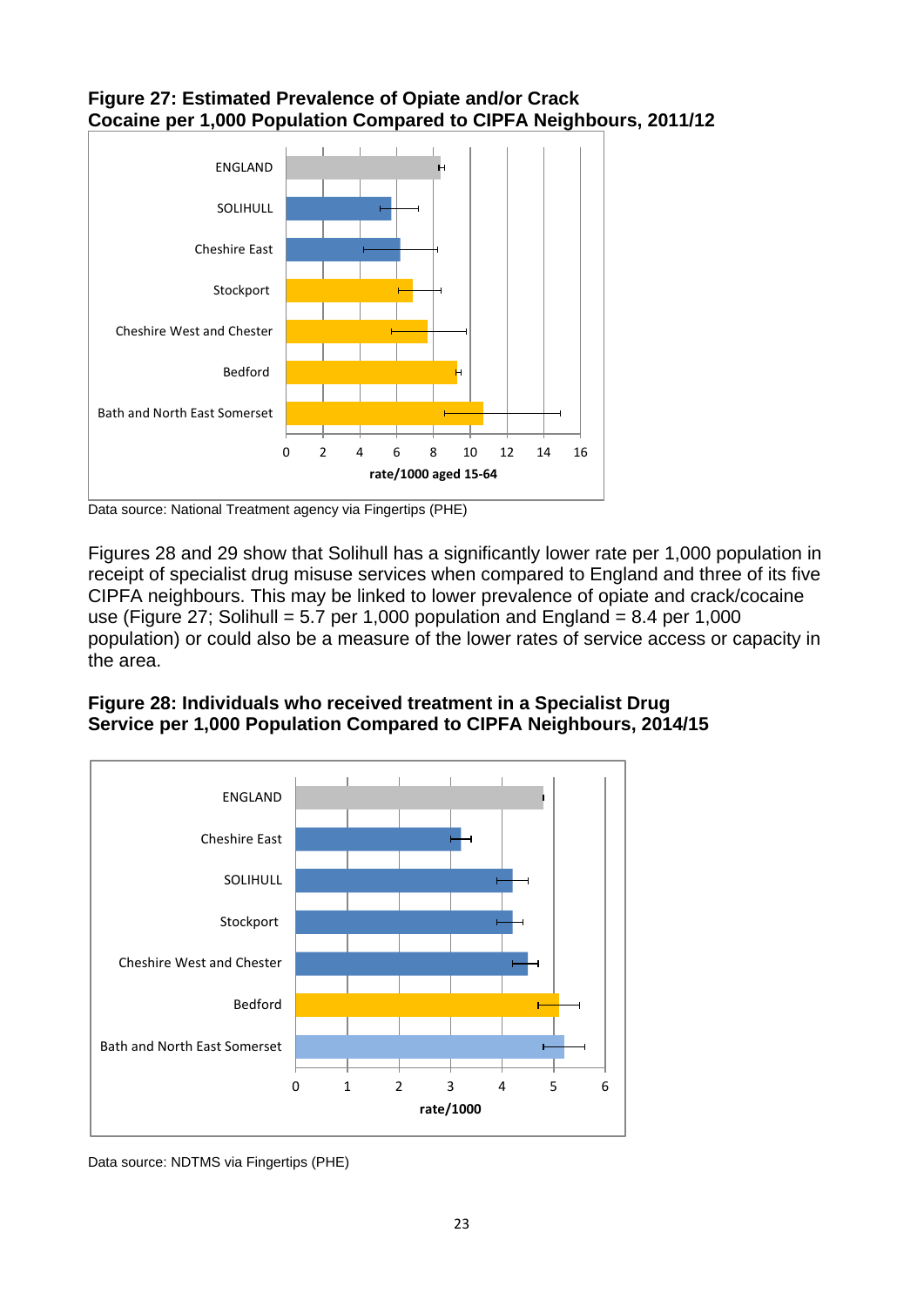

#### **Figure 29: Individuals who Received Treatment in a Specialist Drug Service per 1,000 Population, 2013-2015**

Individuals achieving successful completion of treatment demonstrate a significant improvement in health and well-being in terms of improved physical and psychological health. Solihull has a statistically significantly lower percentage of non-opiate drug users who did not re-present after successful drug treatment within six months when compared to England. Therefore, Solihull had a high percentage that did successfully complete treatment (Figure 30). However, the percentage for the comparator authorities did not differ statistically from England.

#### **Figure 30: Percentage of Non-opiate drug users who successfully leave treatment and do not re- present within Six months Compared to CIPFA Neighbours, 2015**



Data source: NDTMS via Fingertips (PHE)

Data source: NDTMS via Fingertips (PHE)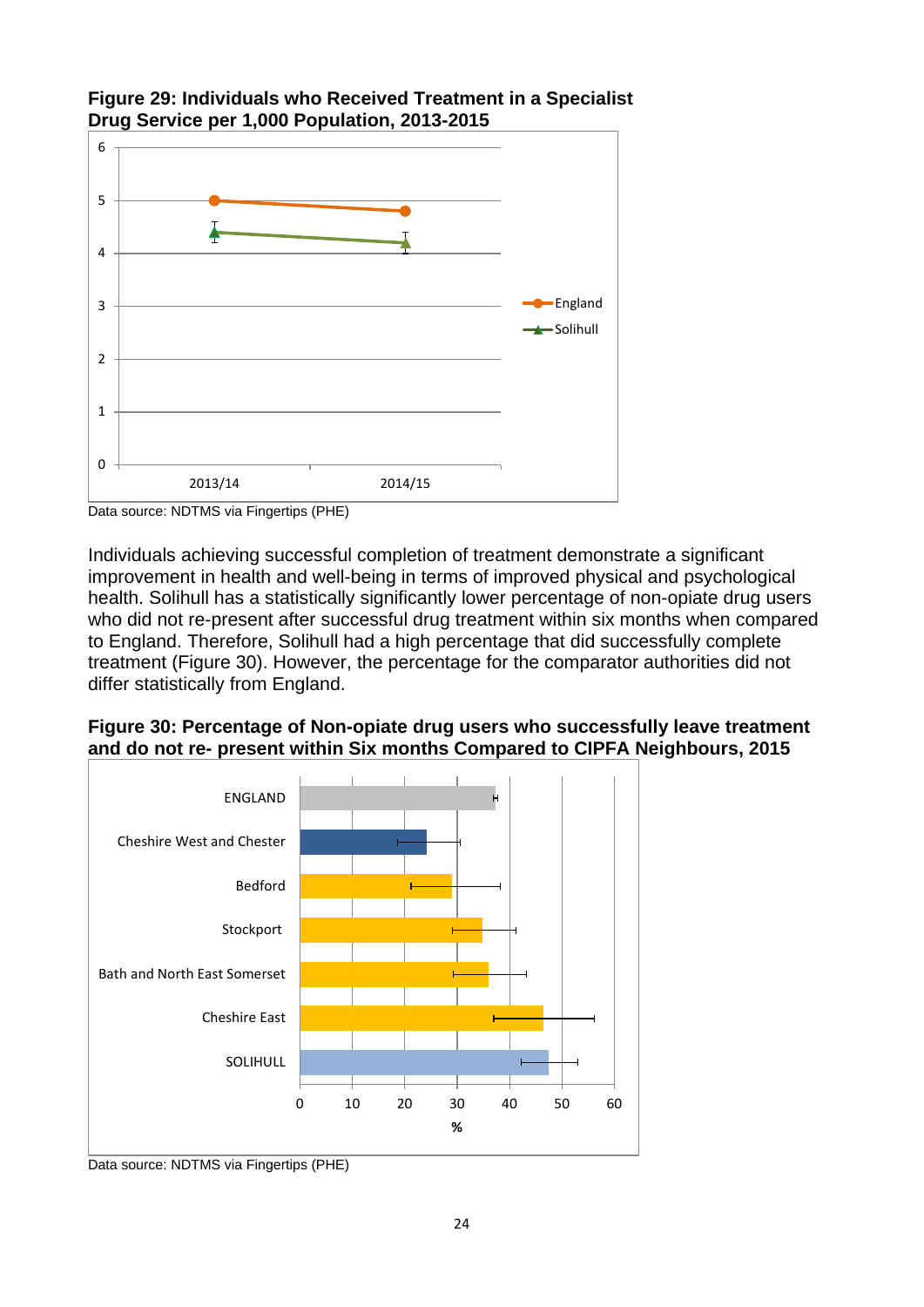#### **The Unemployed and Key Occupational Groups**

Following the global recession in 2008, an additional 4,884 suicides were documented in 54 countries worldwide in 2009, mainly in men<sup>48</sup>. In England, regions with higher rates of unemployment during the recession had greater rises in suicide rates<sup>49</sup>. Every 1% increase in unemployment is associated with a 0.79% in suicide rates in the working population<sup>[50](#page-24-2)</sup>.

Those who are unemployed or on long term sickness, are at higher risk of suicide; increasing 2.5-fold within the first five years of unemployment<sup>51</sup>. There were 5,000 Solihull residents registered as unemployed during 2016/17.

Specific occupational groups, such as doctors, nurses, veterinary workers, farmers, agricultural workers and armed forces personnel also have higher rates of suicide, which may reflect in part their increased access to a means and knowledge of suicide methods<sup>[52](#page-24-4) [53](#page-24-5) 54</sup>. Table 9 outlines that 9,696 people were employed in these occupations in Solihull in 2011.

| <b>Condition</b>                                         | <b>Solihull</b> | <b>Data Period</b> | <b>Data Source</b>  |
|----------------------------------------------------------|-----------------|--------------------|---------------------|
| Unemployed                                               | 5,000           | 2016-17            |                     |
| Doctors and Vets                                         | 2,028           | 2011               | NOMIS <sup>55</sup> |
| Nursing and midwifery                                    | 1,868           |                    |                     |
| Protective service occupations<br>including armed forces | 1.209           |                    |                     |
| Agricultural and related                                 | 695             |                    |                     |

#### **Table 9: Occupational Groups**

#### **People Experiencing Bereavement, Including Those Bereaved by Suicide**

Bereavement is a significant cause of stress; reducing levels of mental wellbeing and enhancing suicidal ideation and risk. This detrimental impact is further increased when bereavement is by suicide. The death of a partner or spouse has been shown to increase the risk of suicide by over three times in widowed men compared to their married counterparts, although this trend is not demonstrated in widowed women<sup>56</sup>. Parental bereavement can increase the risk of suicide attempts by around 70% in young people, increasing to nearly three-fold if the cause of death is suicide $57$ .

Similarly, men and women who lose their partner as a consequence of suicide have an elevated risk of suicide (46.2 and 15.8 respectively) compared to those bereaved by other

<span id="page-24-0"></span><sup>48</sup> Chang SS, Stuckler D, Yip P, Gunnell D. Impact of 2008 global economic crisis on suicide: time trend study in 54 countries. *British*  Medical Journal 2013; 347(7925):13.<br><sup>49</sup> Barr B, Taylor-Robinson D, Scott-Samuel A et al. Suicides associated with the 2008-10 economic recession in England: time trend  $\overline{a}$ 

<span id="page-24-1"></span>analysis. *British Medical Journal* 2012;345:e5142.<br>50 Stuckler D, Basu S, Suhrcke M et al. The public effect of economic crises and alternative policy responses in Europe: an empirical<sup>50</sup><br>50 Stuckler D, Basu S, Suhrcke M

<span id="page-24-2"></span>analysis. *The Lancet 2009;374:315-323.*<br>analysis. *The Lancet 2009;374:315-323.*<br><sup>51</sup> Milner A, Page A, LaMontagne AD. Long-term unemployment and suicide: a systematic review and meta-analysis. *PloS one* 

<span id="page-24-3"></span>

<sup>2013;8(1):</sup>e51333. 52 Meltzer H, Griffiths C, Brock A et al. Patterns of suicide by occupation in England and Wales: 2001-2005. *The British Journal of* 

<span id="page-24-4"></span>Psychiatry 2008;193:73-76.<br><sup>53</sup> Mahon M, Tobin J, Cusack D et al. Suicide Among Regular-Duty Military Personnel: A retrospective case-control study of occupation-

<span id="page-24-6"></span><span id="page-24-5"></span>specific risk factors for workplace suicide. American Journal of Psychiatry 2005;162:1688-1696.<br><sup>54</sup> Hawton K, Agerbo E, Simkins S et al. Risk of suicide in medical and related occupational groups: A national study based o

<span id="page-24-8"></span><span id="page-24-7"></span><sup>55</sup> NOMIS<https://www.nomisweb.co.uk/Default.asp><br>56 Li G. The interaction effect of bereavement and sex on the risk of suicide in the elderly: An historical cohort study. Social Science and

<span id="page-24-9"></span>*Medicine 1995;40(6):825-828.*<br><sup>57</sup> Jakobsen IS, Christiansen E. Young people's risk of suicide attempts in relation to parental death: A population-based register study. *Journal of Child Psychology and Psychiatry and Allied Disciplines* 2011;52(2):176-83.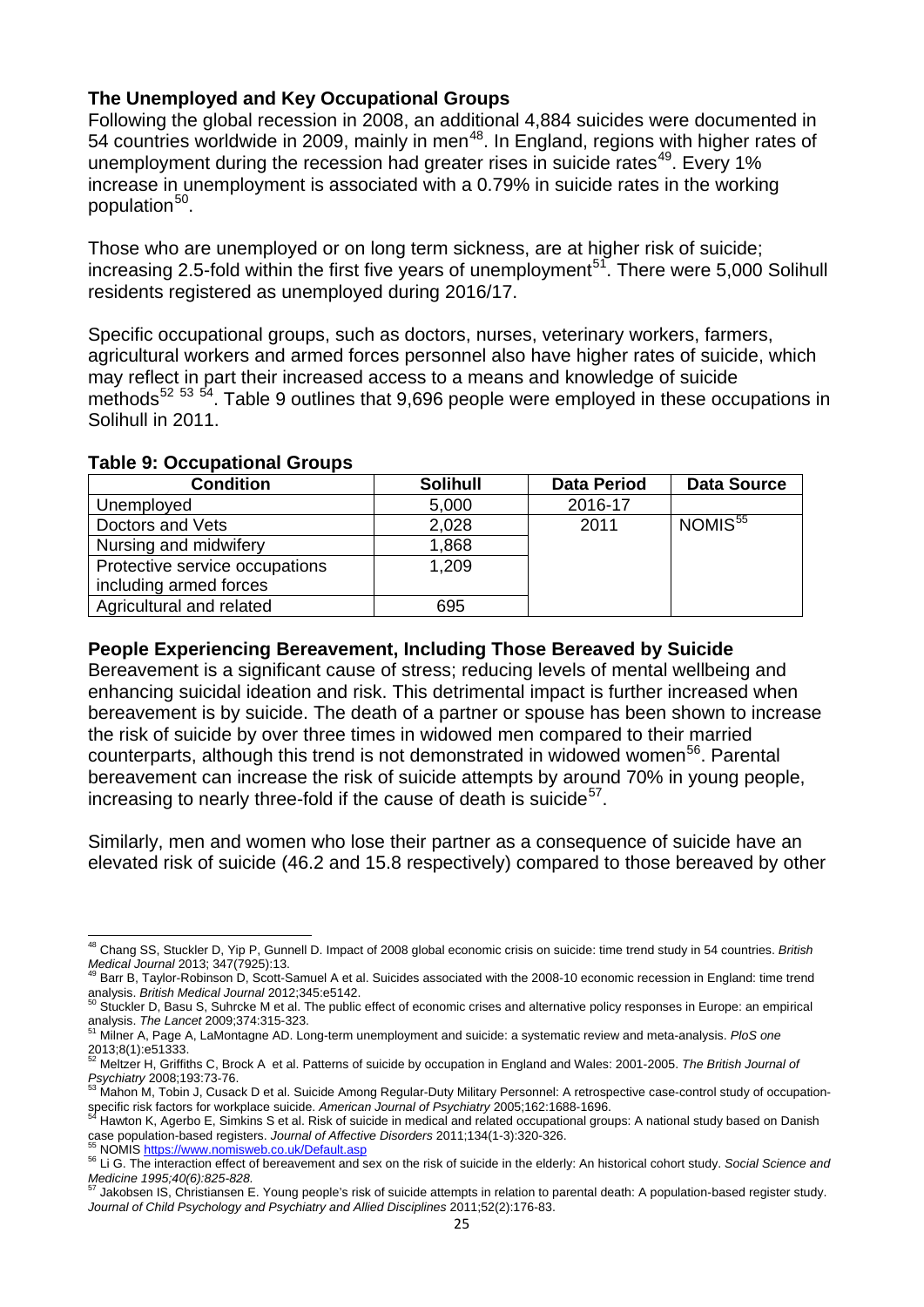causes (10.1 and 3.3 respectively)<sup>58</sup>. This has been attributed in part to the unexpected nature of death, additional investigative processes, stigma, tensions and isolation<sup>[59](#page-25-1)</sup>.

For every person who dies as a result of suicide at least 10 people are affected<sup>2</sup>, with estimates ranging from 6 to 60 affected people $^{60}$ . In 2016, there were 13 deaths by suicide in the Borough, equating to an average of 130 people bereaved by suicide, with a range of 78-780 people.

#### **People Experiencing Relationship Breakdown**

Relationship breakdown has been highlighted as an initiating factor in suicide and risk has been shown to be three and six times higher in divorced women and men respectively<sup>61</sup>. In 2011, one in ten adults in Solihull (10.4%; n=17,800) experienced a relationship breakdown compared to 11.6% nationally (Figure 31). This low rate is also seen for three out of five CIPFA neighbours.





*Data source: ONS, Census 2011 via Fingertips (PHE)*

 $\overline{a}$ 

#### **People Living with Long Terms Conditions**

Groups living with long-term or degenerative physical health conditions, especially chronic diseases such as coronary heart disease and Chronic Obstructive Pulmonary Disease (COPD), are at risk of poor mental health, particularly depression and anxiety. Nearly onethird (30%) of people with a long-term physical health condition also have a mental health problem[62](#page-25-4). This, in turn, can increase suicide risk three-fold overall compared to people with no diagnosis $63$ .

<span id="page-25-0"></span> $^{58}$  Agerbo E. Midlife suicide risk, partner's psychiatric illness, spouse and child bereavement by suicide or other modes of death: a gender specific study. *J Epidemiol Community Health* 2005;59(5):407-412.<br><sup>59</sup> Survivors of Bereavement by Suicide. *How suicide bereavement is different*. Available from: [https://uk-sobs-org.uk/for-](https://uk-sobs-org.uk/for-professionals/how-suicide-bereavement-is-different/)

<span id="page-25-1"></span>[professionals/how-suicide-bereavement-is-different/](https://uk-sobs-org.uk/for-professionals/how-suicide-bereavement-is-different/)<br><sup>60</sup> Berman A (2011) Estimating the population of survivors of suicide: seeking an evidence base. *Suicide Life Threat Behav* **41**(1):110-

<span id="page-25-3"></span><span id="page-25-2"></span><sup>116.&</sup>lt;br><sup>61</sup> Yamauchi T, Fujita T, Tachimori H et al. Age-adjusted relative suicide risk by marital and employment status over the past 25 years in Japan. *Journal of Public Health* 2013;35(1):49-56.<br><sup>62</sup> [http://www.fph.org.uk/relationship\\_with\\_physical\\_health\\_and\\_healthy\\_lifestyles](http://www.fph.org.uk/relationship_with_physical_health_and_healthy_lifestyles)<br><sup>63</sup> Juurlink D, Herrmann N, Szalai JP et al. Medical illness and the risk of suicide

<span id="page-25-4"></span>

<span id="page-25-5"></span>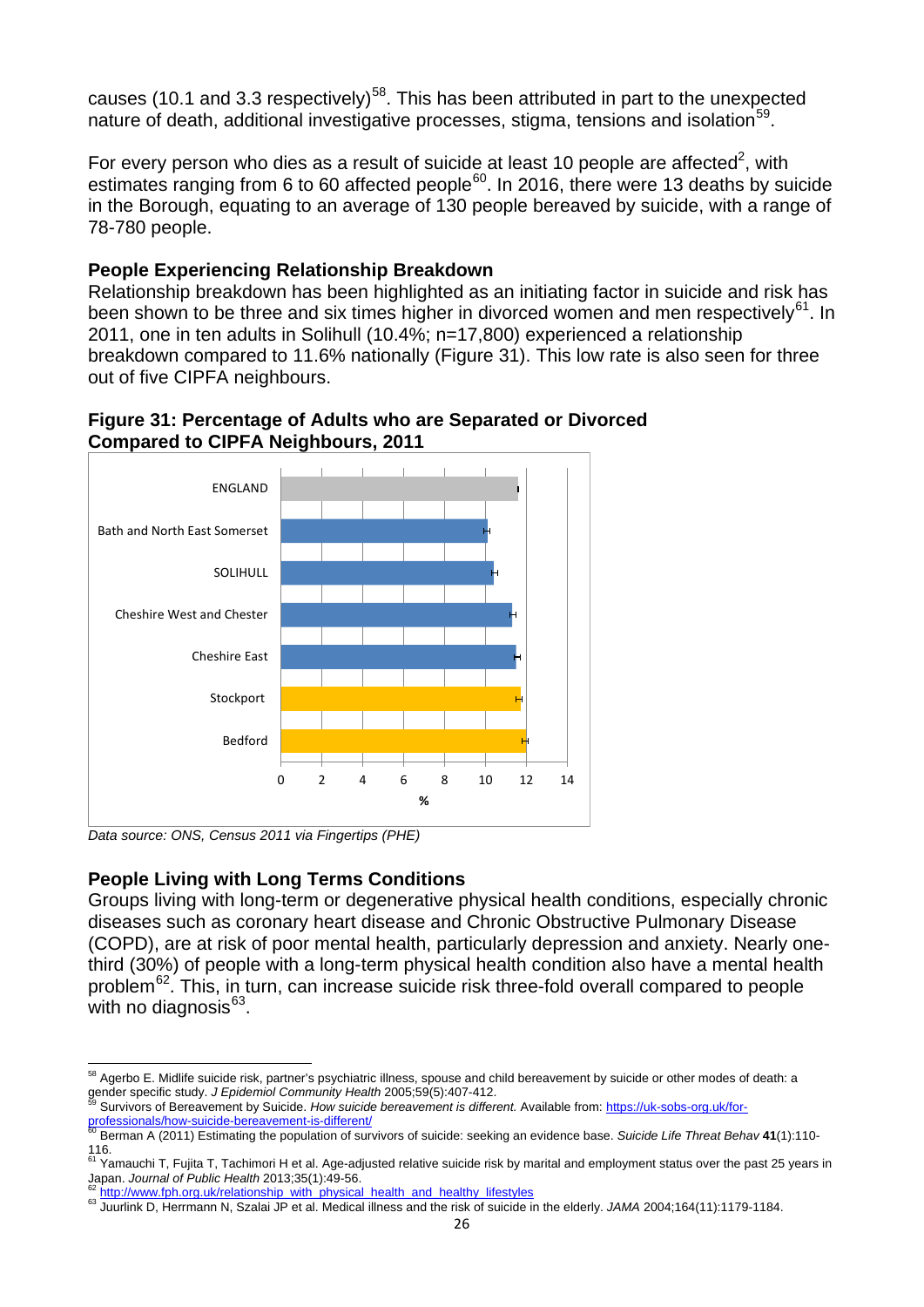Research has demonstrated elevated odds of suicide of 50% in people with coronary heart disease or stroke; 80% in those with COPD; and 230% with osteoporosis $^{64}$ . Risk of suicide also increases around two-fold in the year following cancer diagnosis, particularly among females and those with a poorer prognosis $65$ .

In 2017, 21,836 people aged 65 and over in Solihull were living with a long-term condition<sup>[66](#page-26-2)</sup>. As figure 32 demonstrates, Solihull has a statistically significantly higher percentage of residents who have long term health problems or a disability that limits their activities of daily living compared to England.

Solihull is in the middle of its CIPFA group: it has a percentage significantly higher than Bath and North East Somerset, Bedford and Cheshire East but is significantly lower than Stockport and Cheshire West and Chester. This indicator is difficult to monitor as it is measured as part of the ten year census but as Solihull's population is ageing the proportion of the population with long term limiting illness is likely to increase.





*Data source: ONS, Census 2011 via Fingertips (PHE)*

<span id="page-26-0"></span> $^{64}$  Webb RT, Kontopantelis E, Doran T et al. Suicide risk in primary care patients with major physical diseases: a case control study. *Archives of general psychiatry* 2012;69(3):256-264. 65 Robinson D, Renshaw C, Okello C et al. Suicide in cancer patients in South East England from 1996 to 2005: a population-based  $\overline{a}$ 

<span id="page-26-1"></span>study. *British Journal of Cancer* 2009;101(1):198-201.<br><sup>66</sup>http://www.poppi.org.uk/index.php?pageNo=331&PHPSESSID=kfkebcho6lec6jrpvjpl6tuu56&sc=1&loc=8394&np=1

<span id="page-26-2"></span>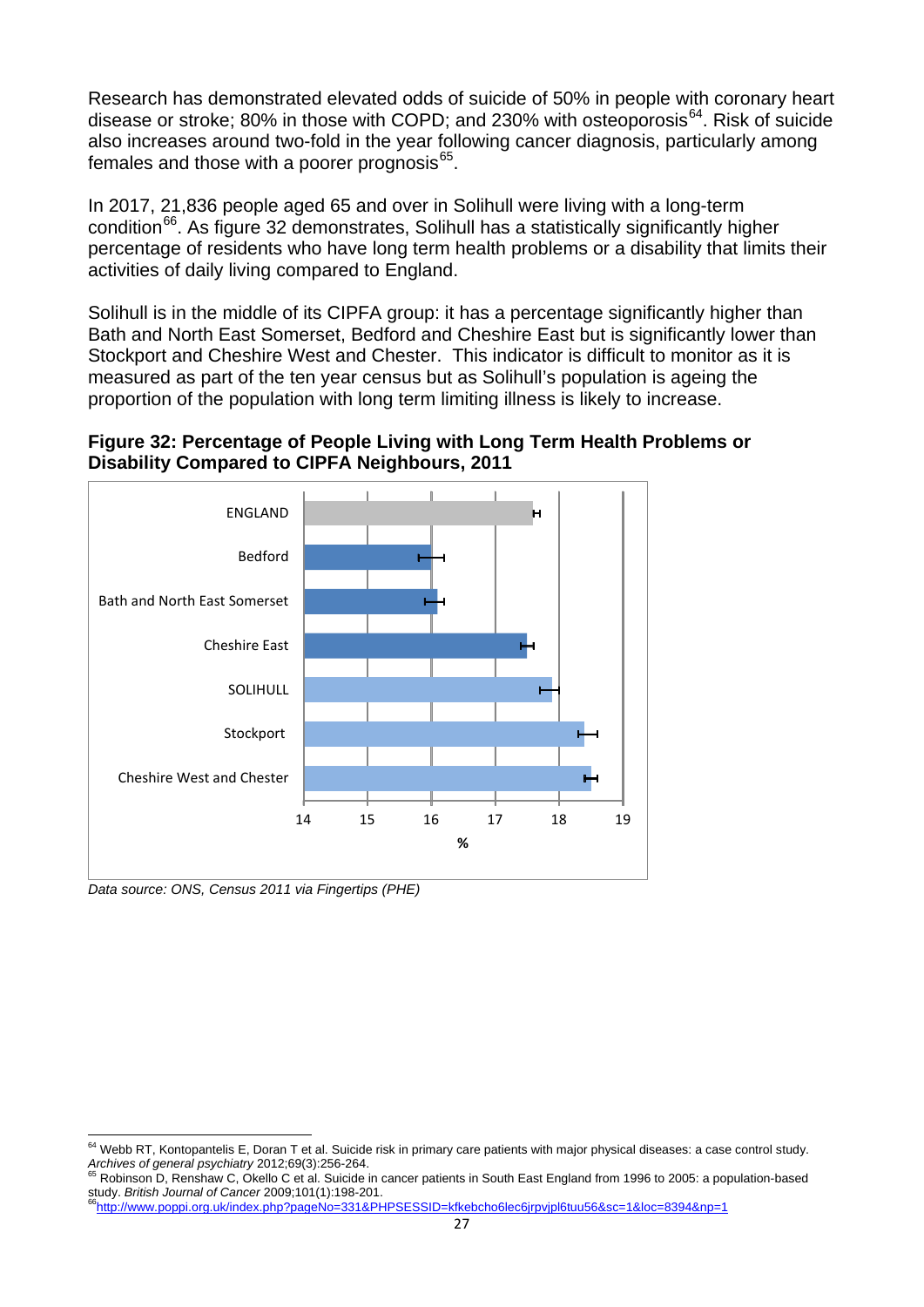# **SUICIDE IN SOLIHULL**

In 2016, there were 13 suicides in Solihull, with a cost to the annual economy of £21.7 million. However, it is important to note that the number of deaths classified as suicide does not give the full picture of those who take their own life. The Coroner only classifies deaths as suicide when it is shown, "beyond reasonable doubt" that the individual intended to take their own life, which was deliberate, that the act undertaken led to their death and other factors were not involved*.* Consequently, many deaths which are recorded as 'open', 'narrative' or due to 'alcohol and drugs' would be classified as suicide if a 'balance of probabilities' approach was used instead. As a result, the actual number of people who died by suicide could be double the reported figure. The following information includes part of a small audit of reported suicides occurring between 2010 and 2017.

#### **Figures 33a and 33b: Suicide trend in Solihull and England, 2001-2015**



*Data source: Suicide prevention profile Fingertips, PHE*

Figures 33a and 33b outline the trend of mortality due to suicide by gender. Until 2011-13 the rate of male suicide per 100,000 population appeared to be generally falling compared to England but a sharp rise was noted in 2012-14 which continued in 2014-16. The above data is based *on date of registration* in any calendar year and further investigation of the data showed that during the period 2012-15 cases where verdicts were delivered in this year related to deaths in earlier years. However male suicides continued to rise in 2014-16. The rate of female suicides per 100,000 population, although below that for England, does show a small increase over time. Neither increase is significantly different from England.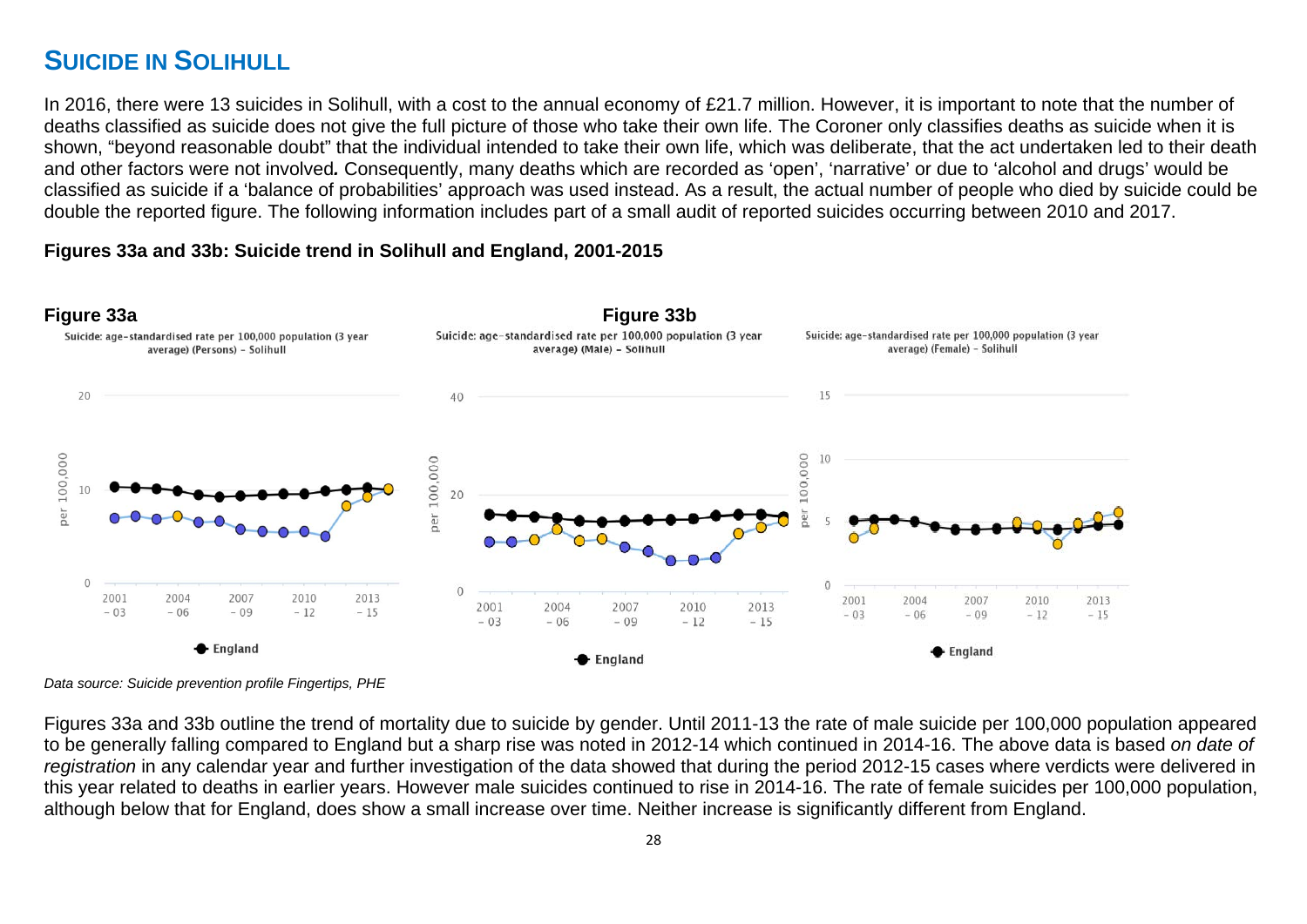#### **Figure 34: Locality of Suicide**





Figure 34 shows Solihull deaths from suicide *by date of death*. For Solihull overall, suicides have generally increased since 2006-08 with slightly larger increases recorded since 2011. The suicide rate per 100,000 population for non regeneration areas is similar to that for Solihull as a whole but that for the regeneration area has been erratic and the rate for the current measurement period has shown a decrease.

#### **Figure 35: Suicide and Gender**

*Data source PCMD, Open Exeter* 

In line with England, three times as many men die by suicide than females in Solihull.



#### **Figures 36a and 36b: Suicide by Age and Gender**



**Mortality from suicide by age band 2010-17\* females**



Since the last audit the proportion of male suicides aged 15-34 years has increased from 17% to 24%, whereas the proportion of male suicides aged 55-74 years has decreased from 43% to 35%.

The proportion of female suicides aged between 15 and 34 years has decreased since the last audit from 27% to 20%. However, the proportion in the 35- 54 age group has increased from 33% to 44%.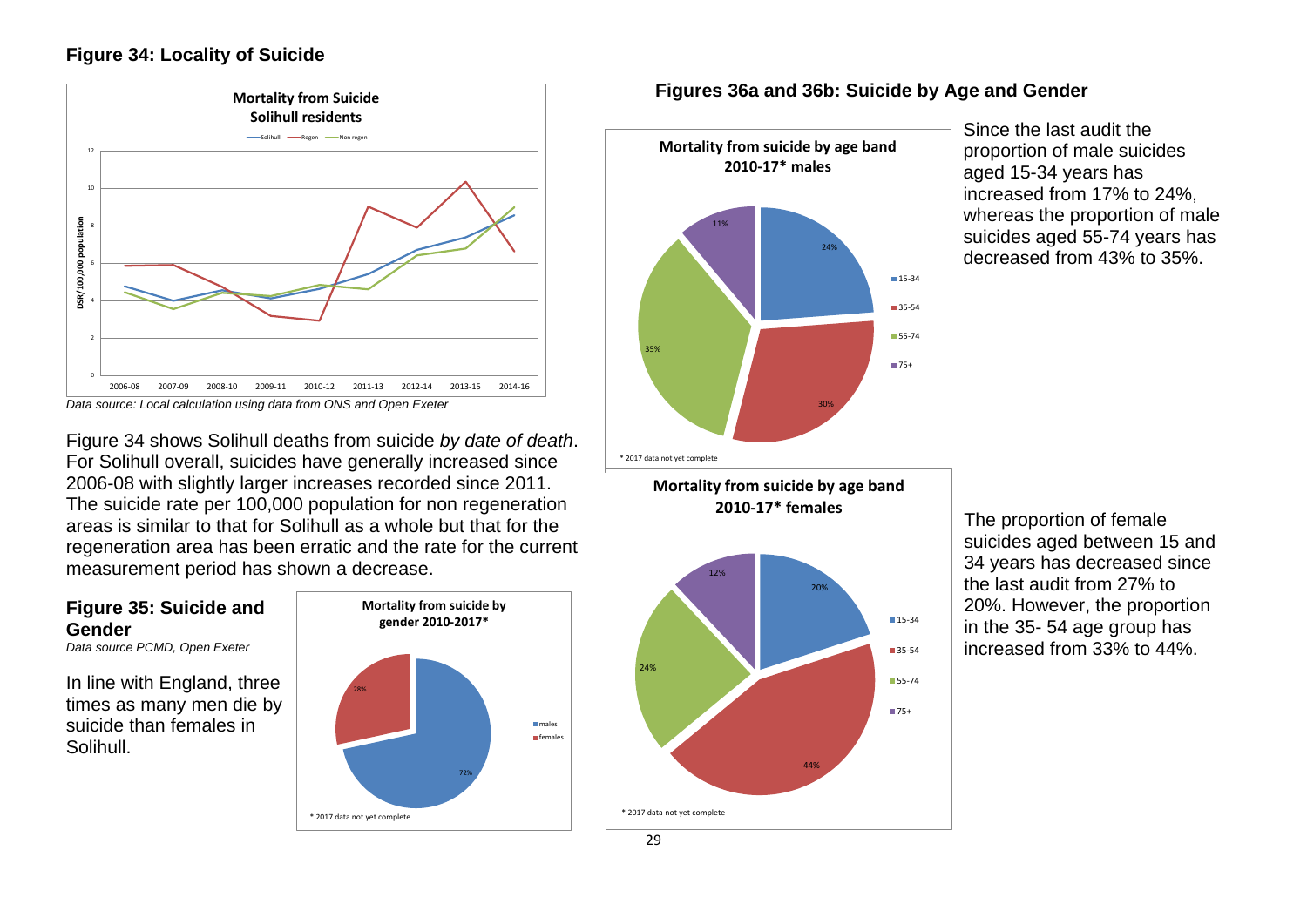

*Data source: PCMD, Open Exeter* 

Hanging is the most common method of suicide for both genders. Male suicides from hanging/suffocation have increased from 57% to 62% whilst suicides from poisoning have decreased from 17% to 11%. Jumping from a height/jumping or lying in front of a moving object has increased from 14% to 21% since the last audit.

The proportion of female suicides from poisoning and hanging have increased slightly since the last audit. Consequently the proportion from jumping/lying in front of a moving onject has decreased by 5%. However overall numbers are small.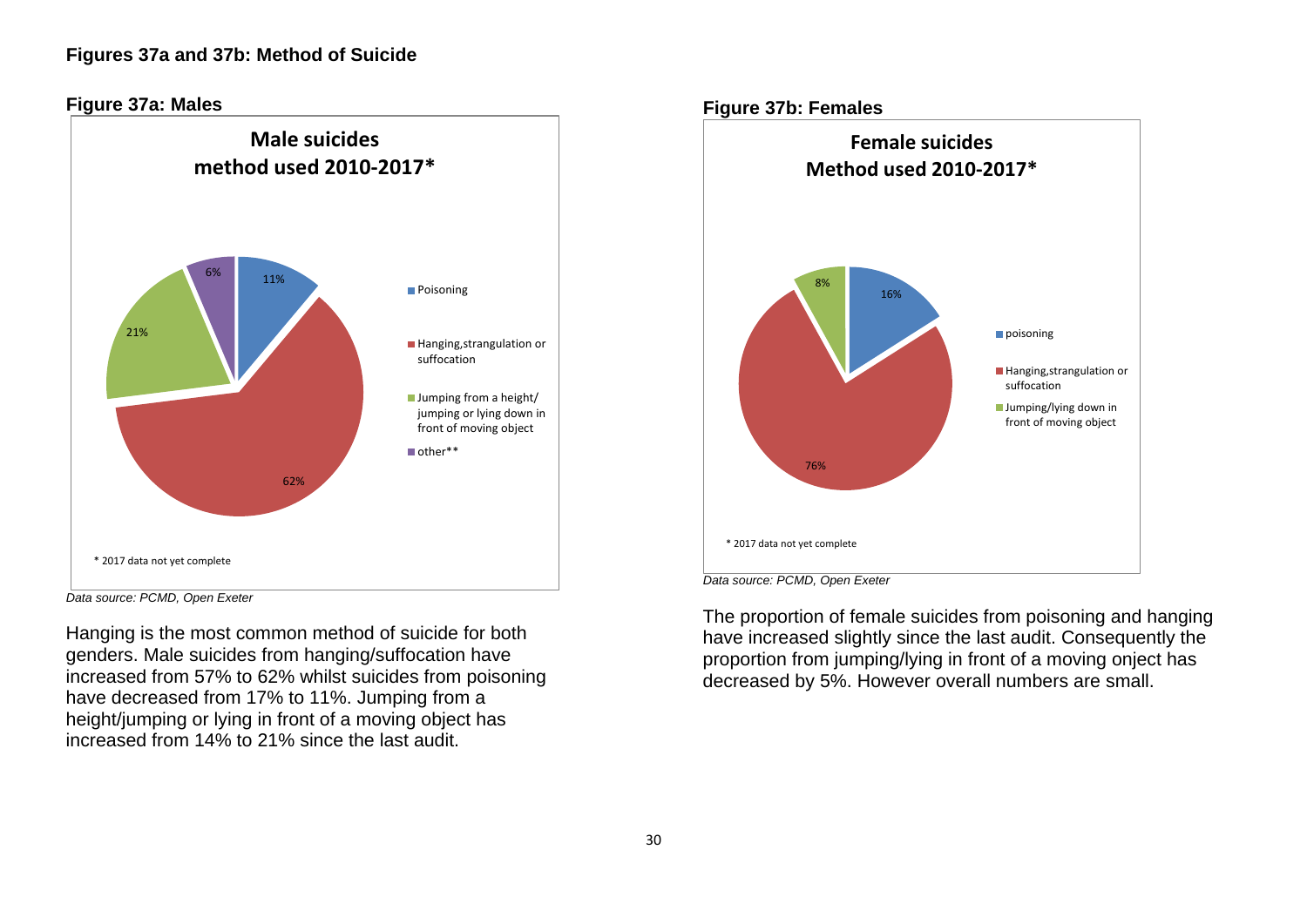#### **Figures 38a and 38b: Place of Suicide**





Most suicides occur at home (55% males;76% females). For males this is an increase from the previous audit but males are more likely than females to choose a place away from home. Fewer males are dying in hospital and slightly more are choosing to die in a public place but the proportions of the other categories are similar to the last audit.



*Data source: PCMD, Open Exeter* 

Overall there has been a 3% decrease in females dying at home and no females have died in hopsital. This results in small increases for deaths in public spaces, however the numbers are small.

Analysis of the data for both males and feamles has not indicated any "hotspots".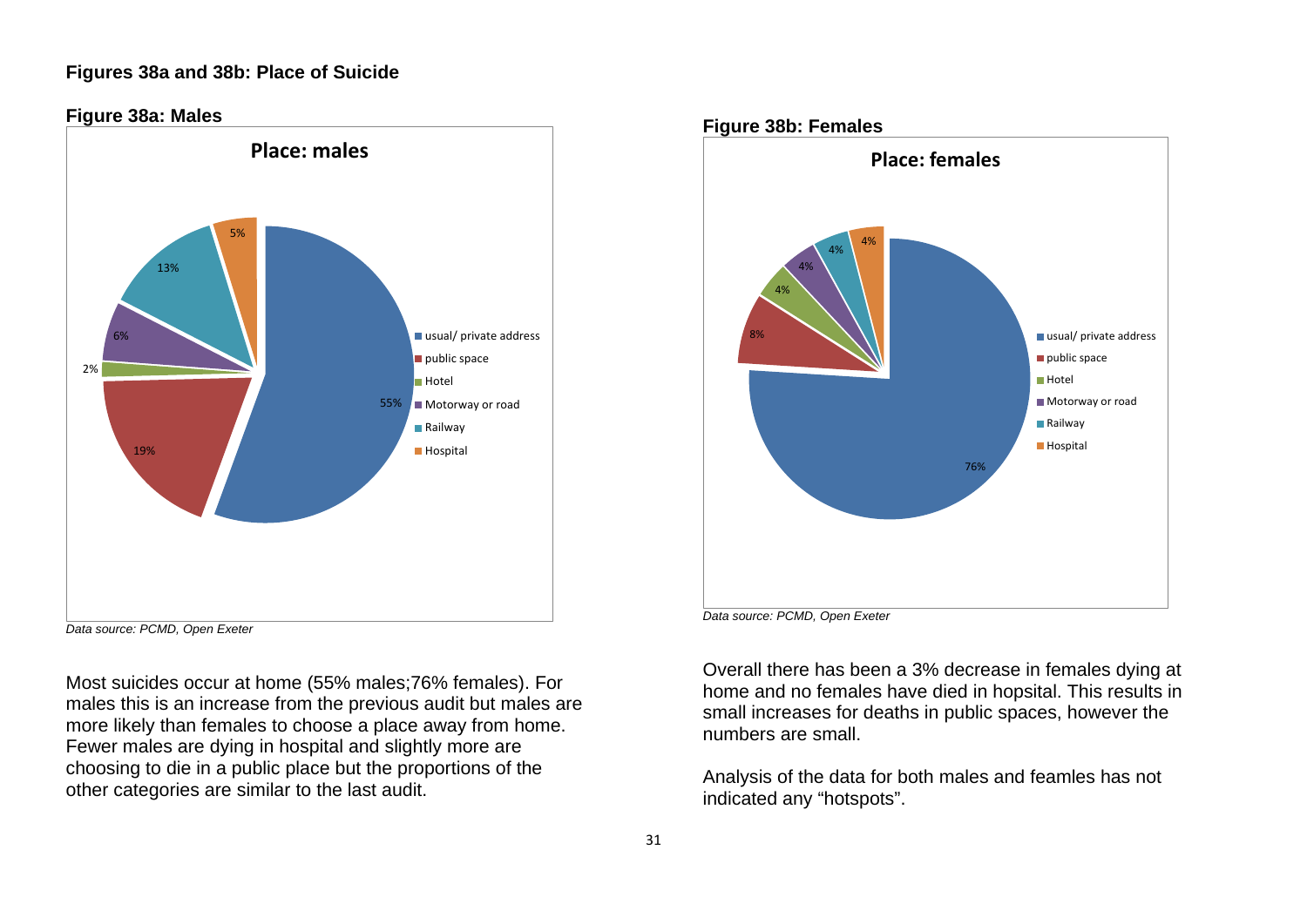#### **Figure 39: 2016 Suicides by Locality, Gender, Age Group and Ethnicity**

Data Source: Audit of Coroner's records for 2016 suicides, Solihull residents

In 2016, there were 13 suicides for Solihull residents. Figure 39 shows the proportion of North Solihull residents who took their own life in 2016 was higher than would be expected from the proportion of Solihull residents aged 15+ years resident in the area (46% suicides in 17% 15+ population). The proportion of residents aged 15+ years in the South of the borough is 83% of Solihull overall but only 54% of suicides. More men succeeded in taking their lives than women and the majority of suicides were in residents aged over 25 years and of White ethnicity.



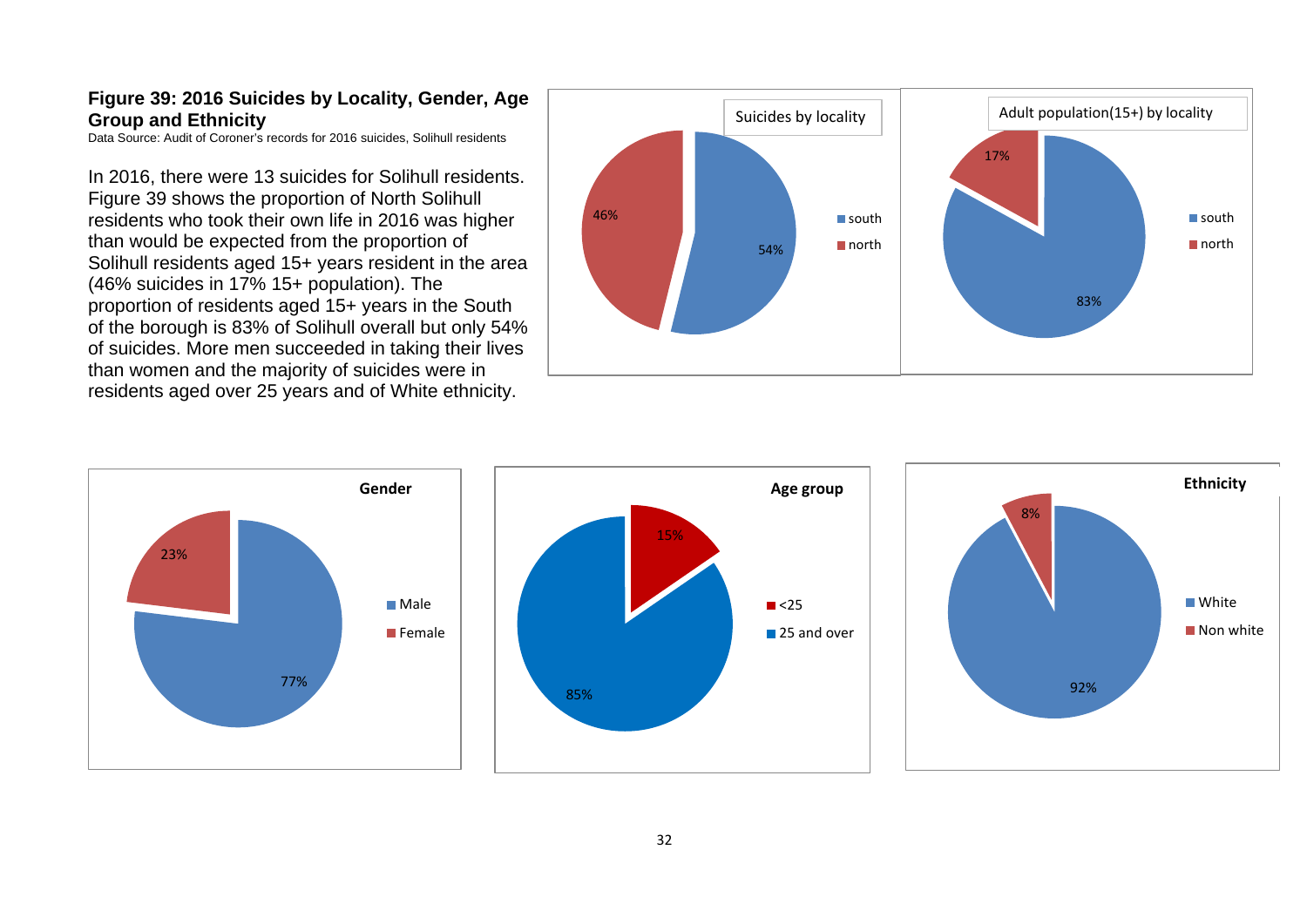









**ONS** classification of employment Figure 40 illustrates that just under half of people dying by suicide lived alone and three-quarters (77%) were single, widowed or divorced. The majority were heterosexual, although the number without sexuality documented was high. Over a third (39%) were unemployed (long and short-term) and only 23% were in current employment. Furthermore, the ONS classification of employment shows that occupations 7-9 are over-represented compared to Solihull overall, although the proportion with an unrecorded status is high (23%).

#### **Figure 40: 2016 Suicides by Living Circumstances, Relationship Status, Sexuality and Employment**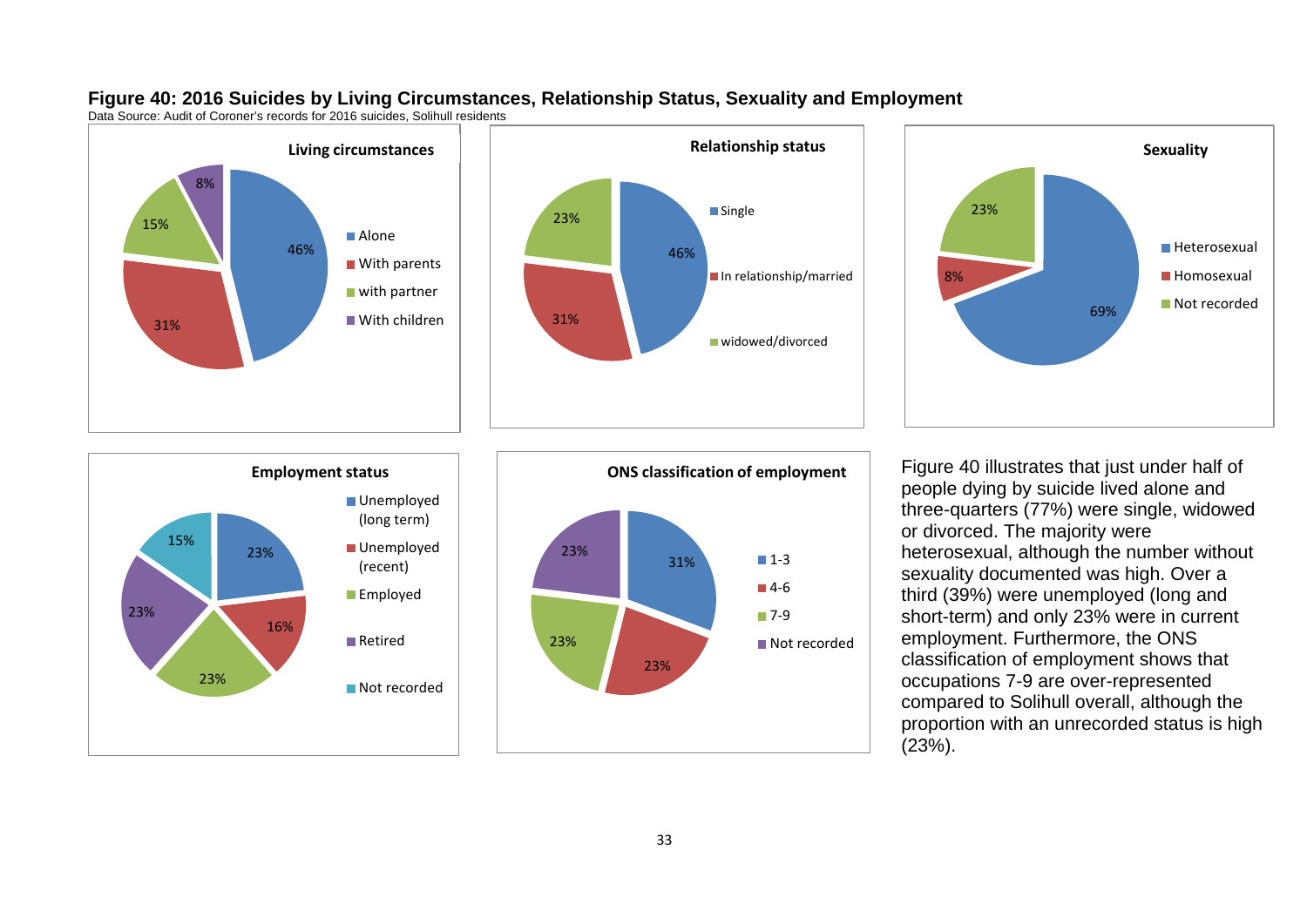

Data Source: Audit of Coroner's records for 2016 suicides, Solihull residents





Figure 41 demonstrates that only 8% of people dying from suicide in 2016 abstained from alcohol, although alcohol use was not recorded in 23% of cases. Similarly, a large proportion of records did not have substance use recorded. Two-thirds had a diagnosed mental health illness and 62% of these cases had contact with health services in the 12 months prior to death. Although notably, a large proportion (38%) had nothing recorded.